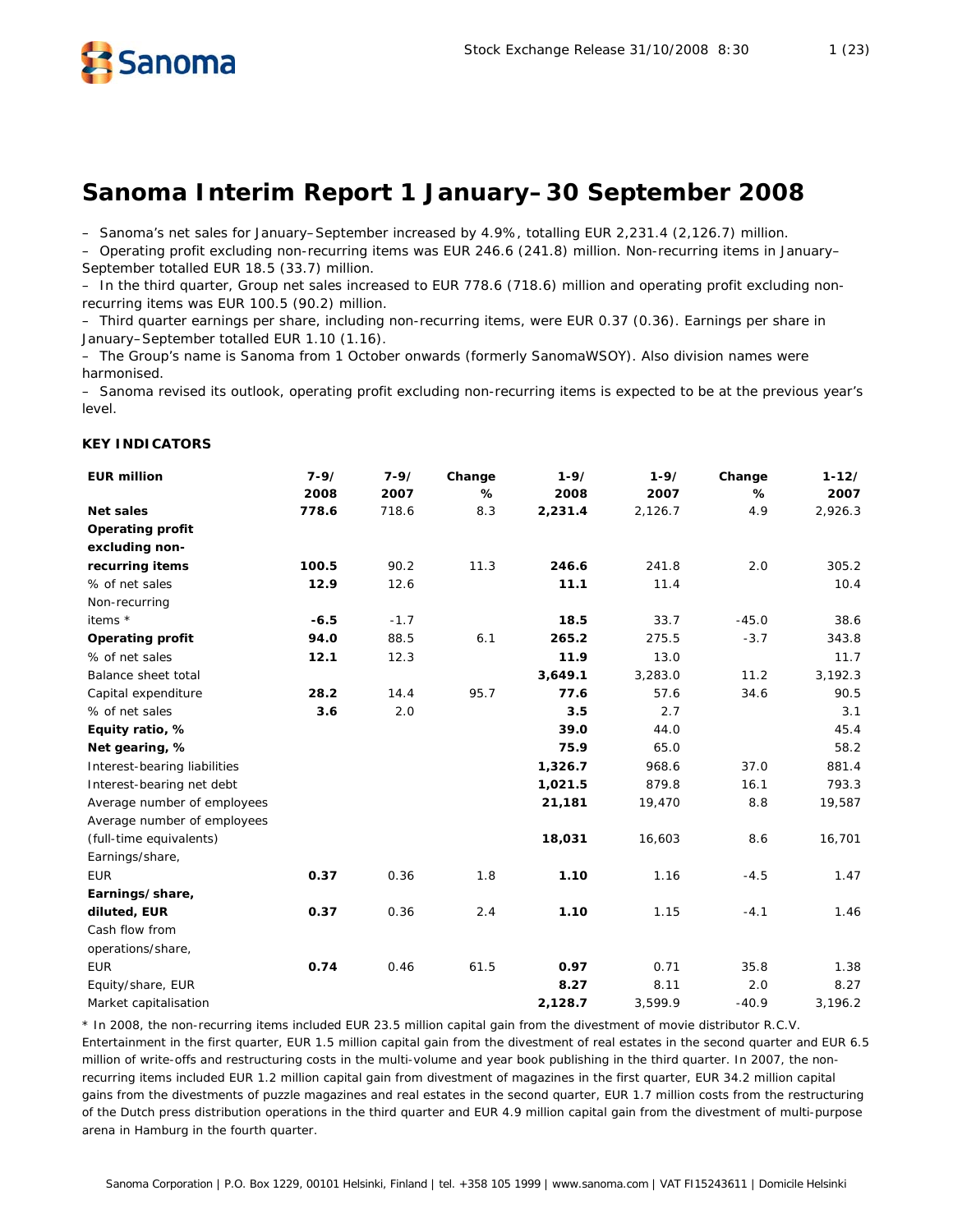

### **Hannu Syrjänen, President and CEO**

"Group net sales developed well in the third quarter. The advertising markets in our key operating countries have, however, reacted to the general economic uncertainty and consumer confidence has begun to decline in many areas. Due to this, our outlook for the remaining part of the 2008 has become somewhat weaker.

During the third quarter, we continued to invest in international growth areas. Sanoma Magazines launched new magazines in Russia, Serbia and the Czech Republic, and strengthened its online operations in the Czech Republic and Croatia. The acquisition of Net Info, Bulgaria's leading internet company, was completed in July. In January– September, digital operations accounted for nearly 11% (7% excluding TV operations) of the total Group net sales. Sanoma Trade opened its first 10 kiosks in Romania and continued the integration of the Russian kiosk chain acquired in the spring. Nowa Era, which was acquired by Sanoma Learning & Literature earlier this year, has showed excellent development this year. Language services also grew with AAC Global acquiring Interverbum, one of the largest language service companies in the Nordic countries.

Future expectations for businesses based on direct sales of books have decreased. Therefore we have decided to begin down-sizing and restructuring programme in Bertmark's and Weilin+Göös' multi-volume book and annual year book operations.

Our goal is to be one of the leading media companies in Europe. We focus on consistent, sustainable growth and improved profitability. We believe in value-adding market leadership in our chosen businesses and markets."

# **Outlook for 2008**

In 2008, operating profit excluding non-recurring capital gains and expenses is expected to be at the previous year's level. In the comparable year of 2007, operating profit excluding non-recurring items was EUR 305.2 million. Previously, the Group's operating profit excluding major non-recurring capital gains, but including the non-recurring expenses, was expected to continue to improve.

In 2008, Sanoma's net sales are projected to grow, albeit at a somewhat slower rate than last year. In 2007, Group net sales increased by 6.7%.

The forecast for the development of Sanoma's net sales and operating profit in 2008 considers both organic growth and the effect of minor acquisitions. During 2008, Sanoma will continue its strong focus on investing in digital media and strengthening its market positions. In addition to the Group's own business activities and development projects, the development of net sales and operating profit are naturally also affected by the overall economic development in the Group's operating countries.

#### **Net sales**

In January–September, Sanoma's net sales increased by 4.9%, totalling EUR 2,231.4 (2,126.7) million. Out of the divisions, Sanoma Magazines, Sanoma Learning & Literature, Sanoma Entertainment and Sanoma Trade increased their net sales. Growth was strongest in Sanoma Learning & Literature. Net sales in Sanoma News were slightly down because of the decline of the tabloid and free sheet markets. Net sales adjusted for changes in the Group structure increased by 2.9%.

Advertising sales accounted for 24% (23%) of the Group's total net sales. Particularly the online advertising grew. In geographical terms, Finland accounted for 49% (50%) of net sales, with other EU countries accounting for 46% (45%) and non-EU countries for 5% (5%).

# **Result**

The operating profit of Sanoma was EUR 265.2 (275.5) million, or 11.9% (13.0%) of net sales. The operating profit included non-recurring items of EUR 18.5 (33.7) million. Non-recurring capital gains of EUR 25.0 (35.4) million were realised from the sale of the movie distribution company R.C.V. Entertainment, as well as real estates. The operating profit also included EUR -6.5 (-1.7) million in non-recurring expenses representing the costs and write-offs associated with the restructuring of Bertmark's and Weilin+Göös' multi-volume book and year book businesses. During the comparable period, the non-recurring items were related to the restructuring of the Dutch press distribution business. Excluding these non-recurring items, operating profit was EUR 246.6 (241.8) million.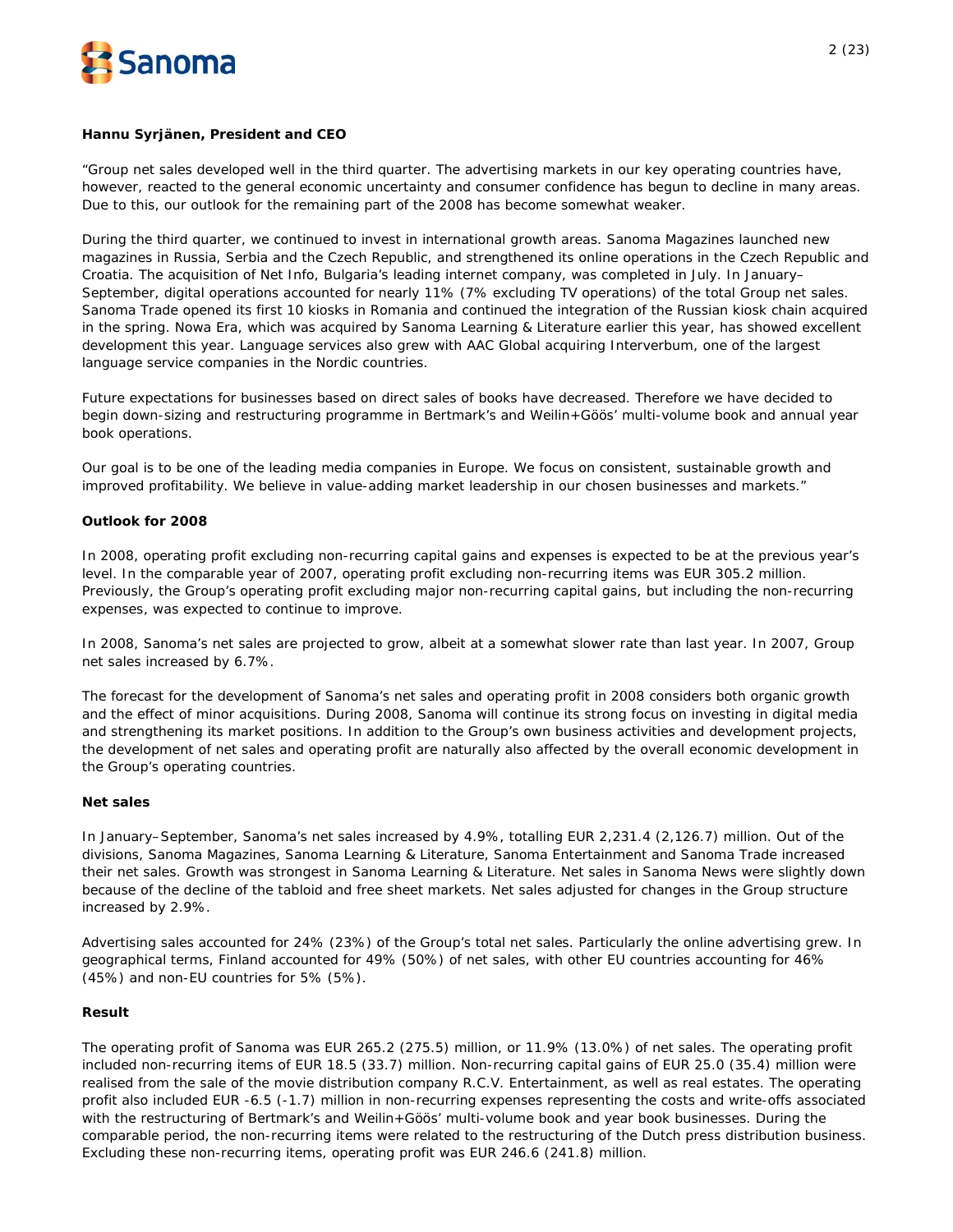

Sanoma Magazines' operating profit increased with both the Dutch and the Central Eastern European operations improving their results. The divisions clearly improving their operating profits included Sanoma Entertainment, where all businesses improved their results, and Sanoma Learning & Literature, where educational publishing and language services performed well. The operating profit of Sanoma News and Sanoma Trade decreased.

Sanoma's net financial items totalled EUR -29.8 (-25.4) million. Financial income amounted to EUR 12.7 (7.1) million. Financial expenses amounted to EUR 42.5 (32.5) million and comprised primarily interest costs of EUR 38.5 (30.1) million on interest-bearing liabilities. Financial expenses increased due to the general rise in interest rates.

The result before taxes was EUR 240.4 (256.6) million and earnings per share were EUR 1.10 (1.16).

# **Balance sheet and financial position**

On 30 September 2008, the consolidated balance sheet totalled EUR 3,649.1 (3,283.0) million. Cash flow from operations was EUR 155.4 (117.3) million and cash flow per share was EUR 0.97 (0.71). Cash flow from operations increased mainly due to the reduction in working capital from the comparable period. Due to the nature of the business, the amount of working capital fluctuates strongly from one quarter to another.

At the end of September, Sanoma's equity ratio was 39.0% (44.0%). Equity ratio was affected by the increase in the Group's cash balance and the resulting growth of long-term debt. Net gearing increased to 75.9% (65.0%). Equity totalled EUR 1,346.2 (1,353.6) million. A total of EUR 47.6 million was spent on the acquisition of treasury shares during the period under review. Interest-bearing liabilities increased to EUR 1,326.7 (968.6) million and interestbearing net debt to EUR 1,021.5 (879.8) million. The debt was mainly driven by the acquisition of the Polish educational publisher Nowa Era and other acquisitions. The Group prepared for the instability of the financial markets by increasing its cash balance. At the end of September, the Group's cash and cash equivalents totalled EUR 305.1 (88.8) million.

Sanoma's financial position remains good as a result of the Group's strong balance sheet, steady cash flow and a long-term, syndicated credit facility. This credit facility agreement worth a total of EUR 802 million is in effect until autumn 2012.

At the end of September, the Group had a net debt/EBITDA ratio of 2.1. In spite of the general financial crises, the Group has had no problems with financing its operations.

# **Investments, acquisitions and divestments**

In January–September, investments in tangible and intangible assets totalled EUR 77.6 (57.6) million, and were focused, for example, on ICT systems, replacement investments and improvement of real estate. R&D expenditure was recorded at EUR 2.9 (2.4) million or 0.1% (0.1%) of net sales.

On 10 January 2008, Sanoma Magazines divested the Dutch movie distribution company R.C.V. Entertainment. In 2007, the company's net sales amounted to EUR 34.2 million and operating profit to some EUR 5 million. A capital gain amounting to EUR 23.5 million was recorded in the first quarter of 2008 for the transaction.

On 11 March 2008, Sanoma Learning & Literature finalised its acquisition of the Polish educational publisher Nowa Era. In 2007, Nowa Era's net sales amounted to about EUR 43 million, and the company's profitability was in line with the general level of good profitability in educational publishing. The acquisition improved Sanoma Learning & Literature's result in March–September significantly. Nowa Era's business is seasonal, and it typically makes a loss in the first and fourth quarters. Goodwill of some EUR 57 million has been preliminary recorded from the transaction.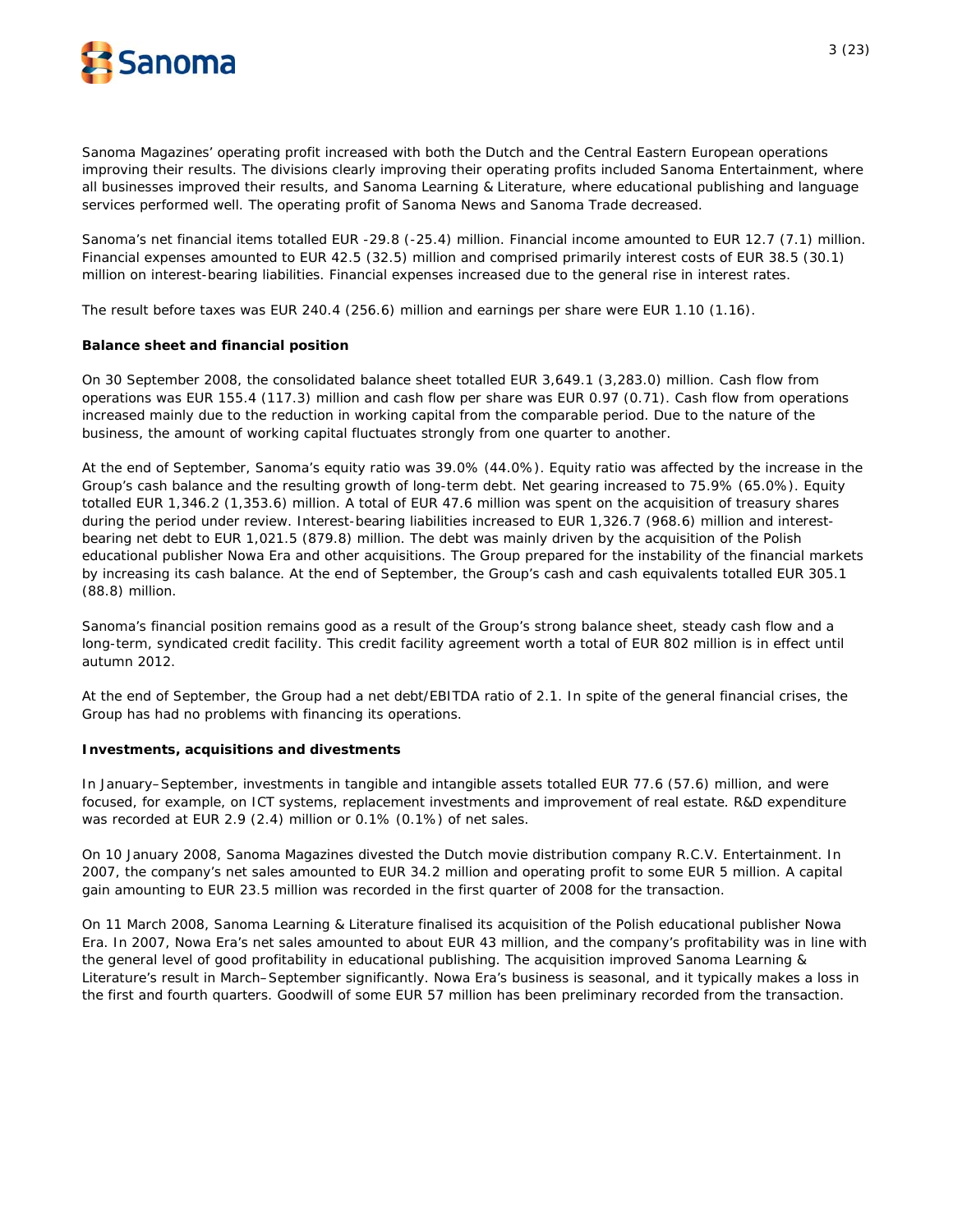

### **SANOMA MAGAZINES**

*Sanoma Magazines is one of the largest consumer magazine publishers in Europe. The Division publishes more than 300 magazines in 13 different countries. Apart from developing its strong portfolio of magazine brands, Sanoma Magazines is rapidly expanding its business to digital media platforms.*

– Online advertising sales continued their strong growth and were up by 32%.

– In total, nine magazine titles and four online services were launched or acquired during the third quarter.

– Acquisition of the internet company Net Info in Bulgaria was closed in July.

– Sanoma Magazines' operating profit excluding non-recurring items in 2008 is estimated to be at the previous year's level.

### **KEY INDICATORS**

| <b>EUR million</b>          | $7 - 9/$ | $7 - 9/$ | Change | $1 - 9/$ | $1 - 9/$ | Change | $1 - 12/$ |
|-----------------------------|----------|----------|--------|----------|----------|--------|-----------|
|                             | 2008     | 2007     | %      | 2008     | 2007     | %      | 2007      |
| Net sales                   | 304.0    | 290.4    | 4.7    | 907.9    | 885.7    | 2.5    | 1,238.1   |
| Operating profit            |          |          |        |          |          |        |           |
| excluding non-              |          |          |        |          |          |        |           |
| recurring items             | 31.6     | 30.4     | 4.0    | 102.8    | 102.6    | 0.3    | 139.7     |
| % of net sales              | 10.4     | 10.5     |        | 11.3     | 11.6     |        | 11.3      |
| Non-recurring items *       |          |          |        | 23.5     | 21.2     | 10.8   | 21.2      |
| Operating profit            | 31.6     | 30.4     | 4.0    | 126.3    | 123.8    | 2.1    | 160.9     |
| % of net sales              | 10.4     | 10.5     |        | 13.9     | 14.0     |        | 13.0      |
| Balance sheet total         |          |          |        | 2,047.5  | 1,900.9  | 7.7    | 1,937.5   |
| Capital expenditure         |          |          |        | 19.9     | 14.0     | 42.1   | 20.6      |
| Average number of employees |          |          |        | 6,206    | 5,577    | 11.3   | 5,623     |
| Average number of employees |          |          |        |          |          |        |           |
| (full-time equivalents)     |          |          |        | 5,668    | 5,127    | 10.5   | 5,169     |

\* In 2008, the non-recurring items included EUR 23.5 million capital gain from the divestment of movie distributor R.C.V Entertainment in the first quarter. In 2007, the non-recurring items included EUR 1.2 million capital gain from divestment of magazines in the first quarter and EUR 20.0 million capital gains from the divestments of puzzle magazines in the second quarter.

# **OPERATIONAL INDICATORS \***

|                                 | 1-9/2008 | 1-9/2007 |
|---------------------------------|----------|----------|
| Number of magazines published   | 333      | 313      |
| Magazine copies sold, thousands | 312.835  | 320.645  |
| Advertising pages sold          | 49.123   | 44,382   |
| * Including joint ventures      |          |          |

Sanoma Magazines' net sales in January–September increased 2.5% and totalled EUR 907.9 (885.7) million. Net sales grew in all businesses, except in Sanoma Magazines Netherlands where operations were divested both in June 2007 and January 2008. Adjusted for changes in the Group structure, the Division's net sales grew by 3.7%. Of the Division's net sales, 17% (17%) came from Finland. In July–September, Sanoma Magazines' net sales grew by 4.7% and amounted to EUR 304.0 (290.4) million. The growth came mainly from Sanoma Magazines International.

The Division's advertising sales increased by 13% and represented 32% (29%) of net sales. Most growth came from Sanoma Magazines International and online advertising in the Netherlands. In total, the Division's online advertising sales grew by 32%.

Circulation sales grew by 1% and represented 57% (57%) of Sanoma Magazines' net sales. Circulation sales in Belgium and Finland developed positively, but single copy sales in the Netherlands have declined in the first nine months.

Sanoma Magazines Netherlands' net sales decreased to EUR 371.7 (385.6) million. This was mainly due to structural changes. Sanoma Magazines Netherlands has strongly focused its operations, divesting its puzzle portfolio in June 2007. In January 2008, Sanoma Magazines Netherlands consolidated magazine publisher Mood for Magazines and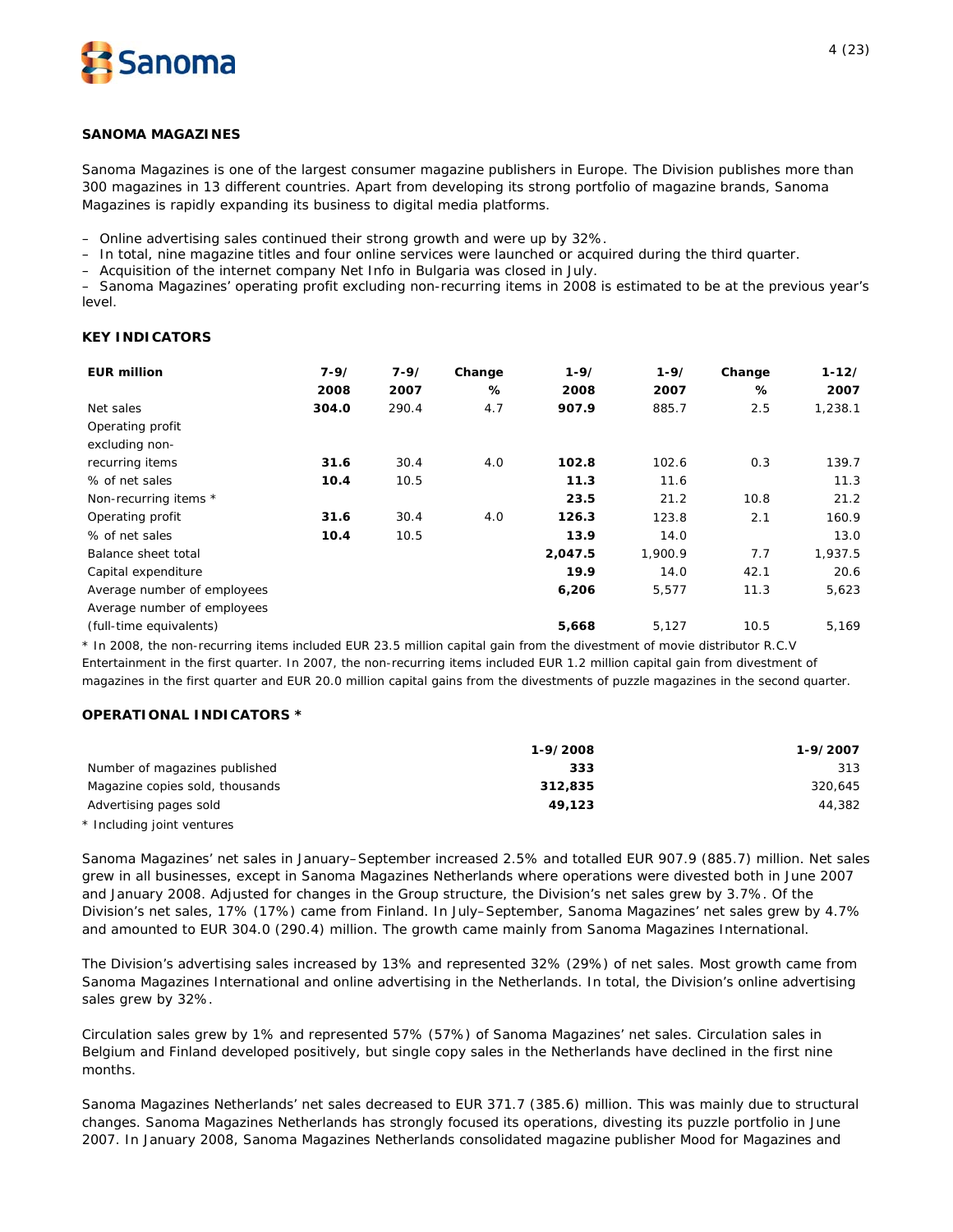

divested movie distributor R.C.V. Entertainment. In 2007, R.C.V. Entertainment's annual net sales totalled EUR 34.2 million.

According to Nielsen Media Research, the consumer magazine advertising market in the Netherlands decreased by 1% in January–August 2008 with magazine advertising's share of the total advertising market decreasing. Sanoma Magazines Netherlands' advertising sales grew due to new operations and online advertising sales. Online advertising grew by 25% and outperformed market growth of 11%. The readers' market in the Netherlands declined in the second quarter of 2008. However, subscription sales at Sanoma Magazines Netherlands have increased. With decreased single copy sales, the total circulation sales were slightly behind the comparable period. In the third quarter, Sanoma Magazines Netherlands strengthened its position in the automotive market by acquiring European Autotrader, a publisher of five motor magazines and a successful online site. It also launched Donald Duck Junior magazine for small kids and Hockey.nl, a combination of a print magazine and an online site focusing on field hockey. Two magazines were sold.

Net sales in Sanoma Magazines International grew to EUR 224.3 (200.3) million. Growth came from increased advertising sales. Advertising sales increased in all countries, with Russia and Hungary contributing the most. Circulation sales in Sanoma Magazines International were slightly above the comparable period, with most markets showing some growth. In the third quarter, Sanoma Magazines International launched home and decoration magazine Elle Dekor in Serbia, a men's lifestyle title Best Life in Russia and a bimonthly glossy Moje Zeme, focusing on the Czech culture and history. In Czech, a women's portal, Kafe.cz, was also opened. In Croatia, Adria Media launched a parenting portal Roditelji.hr. The acquisition of 82% in the leading Bulgarian internet company Net Info was closed in July.

Sanoma Magazines Belgium's net sales grew to EUR 163.3 (156.4) million. The increase in sales came mainly from growing subscription and other sales. In Belgium, the readers' market declined slightly. Sanoma Magazines Belgium has increased its circulation sales, through both cover price increases and successful launches such as Goedele magazine, which came to the market in September. Sanoma Magazines Belgium's advertising sales were at the previous year's level.

Net sales in Sanoma Magazines Finland increased to EUR 151.7 (146.8) million. Growth came both from increased advertising and circulation sales. Especially subscription sales developed well and also single copy sales increased. Successful new launches as well as established titles contributed to the growth. There were also timing differences, i.e., more issues in some magazines than in the comparable period. According to TNS Gallup Adex, advertising in consumer magazines in Finland increased by 1% in January–September. The magazine single copy market declined in volume by 1% during the first nine months. Sanoma Magazines Finland improved its market share both in advertising and the readers' market.

Sanoma Magazines' operating profit in January–September improved by 2.1% and amounted to EUR 126.3 (123.8) million. The result included EUR 23.5 (21.2) million of non-recurring items related to the divestment of R.C.V. Entertainment. Excluding these items, the Division's operating profit was EUR 102.8 (102.6) million. Operating profit in July–September totalled EUR 31.6 (30.4) million.

Sanoma Magazines Netherlands' operating profit improved. There were significant sales gains in both the reporting and comparable period. The operational result improved due to improved cost efficiency and changes in the product mix. Sanoma Magazines International's operating profit increased significantly. The main reason for improved profit was the good development in Russia. Sanoma Magazines Belgium's result decreased due to investments in new businesses. Sanoma Magazines Finland's operating profit was behind the comparable period due to marketing costs focusing more on the first months of the year than on the comparable period.

Sanoma Magazines continues to develop its magazine portfolio and online businesses and invest in growth, which is expected to be most rapid in Russia and the CEE countries.

In 2008, Sanoma Magazines' net sales are estimated to grow. Operating profit excluding non-recurring items is expected to remain at the previous year's level.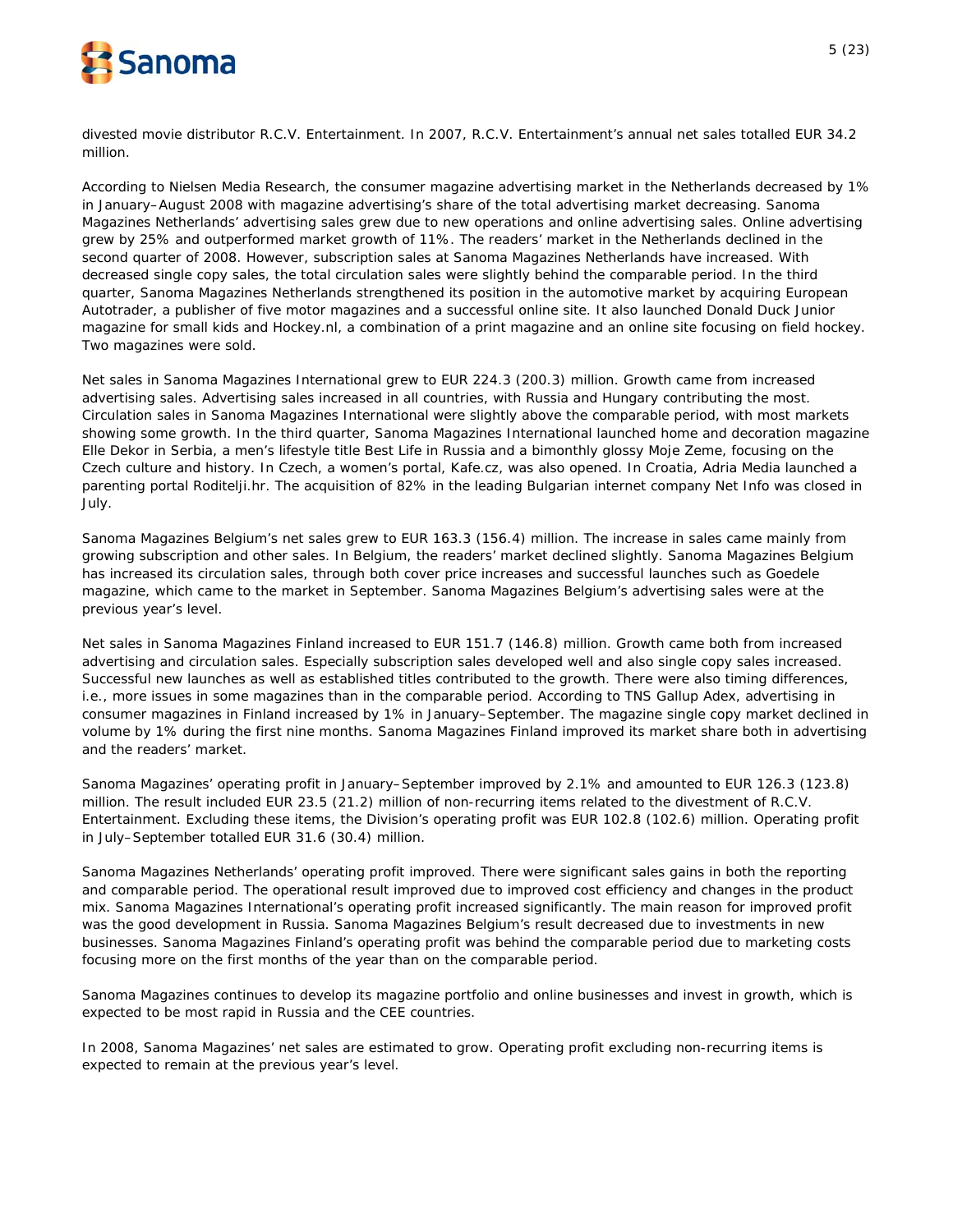

### **SANOMA NEWS**

*Sanoma News (formerly Sanoma) is the leading newspaper publisher in Finland, and its products have a strong presence both in print and digital format in the lives of their readers. In addition to Helsingin Sanomat, the largest daily in the Nordic region, Sanoma News publishes national and regional newspapers and is also investing heavily in digital business.* 

– Online advertising continued to perform very well, with Sanoma News' online advertising growing by 50% in January–September.

– Metro and Uutislehti 100 were merged. The renewed Metro free sheet is Finland's fourth largest newspaper in terms of readership.

– Oikotie.fi's housing portal was strengthened by Helsingin Sanomat's acquisition of Igglo's online business and trademarks.

– The discontinuation of the printed version of Taloussanomat, together with the decline of tabloid and free sheet markets, slowed down growth.

– Sanoma News' operating profit excluding non-recurring items in 2008 is expected to remain below the previous year's level.

#### **KEY INDICATORS**

| <b>EUR million</b>          | $7 - 9/$ | $7 - 9/$ | Change  | $1 - 9/$ | $1 - 9/$ | Change  | $1 - 12/$ |
|-----------------------------|----------|----------|---------|----------|----------|---------|-----------|
|                             | 2008     | 2007     | ℅       | 2008     | 2007     | %       | 2007      |
| Net sales                   | 113.5    | 114.0    | $-0.4$  | 355.5    | 356.2    | $-0.2$  | 480.8     |
| Operating profit            |          |          |         |          |          |         |           |
| excluding non-              |          |          |         |          |          |         |           |
| recurring items             | 15.2     | 17.2     | $-11.6$ | 47.9     | 54.1     | $-11.5$ | 67.6      |
| % of net sales              | 13.4     | 15.1     |         | 13.5     | 15.2     |         | 14.1      |
| Non-recurring items         |          |          |         |          |          |         |           |
| Operating profit            | 15.2     | 17.2     | $-11.6$ | 47.9     | 54.1     | $-11.5$ | 67.6      |
| % of net sales              | 13.4     | 15.1     |         | 13.5     | 15.2     |         | 14.1      |
| Balance sheet total         |          |          |         | 478.1    | 525.9    | $-9.1$  | 445.0     |
| Capital expenditure         |          |          |         | 13.5     | 11.4     | 18.9    | 17.7      |
| Average number of employees |          |          |         | 2,812    | 2,715    | 3.5     | 2,716     |
| Average number of employees |          |          |         |          |          |         |           |
| (full-time equivalents)     |          |          |         | 2,504    | 2,422    | 3.4     | 2,411     |

# **OPERATIONAL INDICATORS**

| ADVERTISING, COLUMN KM                   | 1-9/2008  | 1-9/2007  |
|------------------------------------------|-----------|-----------|
| Helsingin Sanomat                        | 29.1      | 30.9      |
| Ilta-Sanomat                             | 5.6       | 5.4       |
| Free sheets                              | 22.7      | 27.7      |
| Distribution of free sheets, millions    | 70.2      | 78.6      |
| <b>AUDITED CIRCULATION</b>               | 1-12/2007 | 1-12/2006 |
| Helsingin Sanomat                        | 419,791   | 426,117   |
| Ilta-Sanomat                             | 176,531   | 186,462   |
| <b>ONLINE SERVICES, UNIQUE VISITORS,</b> |           |           |
| <b>WEEKLY</b>                            | 7-9/2008  | 7-9/2007  |
| Iltasanomat.fi                           | 1,364,050 | 943,675   |
| HS.fi                                    | 939,063   | 700,994   |
| Huuto.net                                | 437,834   | 397,541   |
| Oikotie.fi                               | 317,769   | 302,355   |
| Taloussanomat.fi                         | 286,012   | 214,639   |
| Keltainenpörssi.fi                       | 196,560   | 145,396   |

Sanoma News' net sales for January–September totalled EUR 355.5 (356.2) million. Net sales increased in Helsingin Sanomat, but decreased in the Ilta-Sanomat and other publishing business units. Net sales adjusted for changes in the Group structure were in line with the previous year. In July–September, the Division's net sales were at the comparable year's level totalling EUR 113.5 (114.0) million.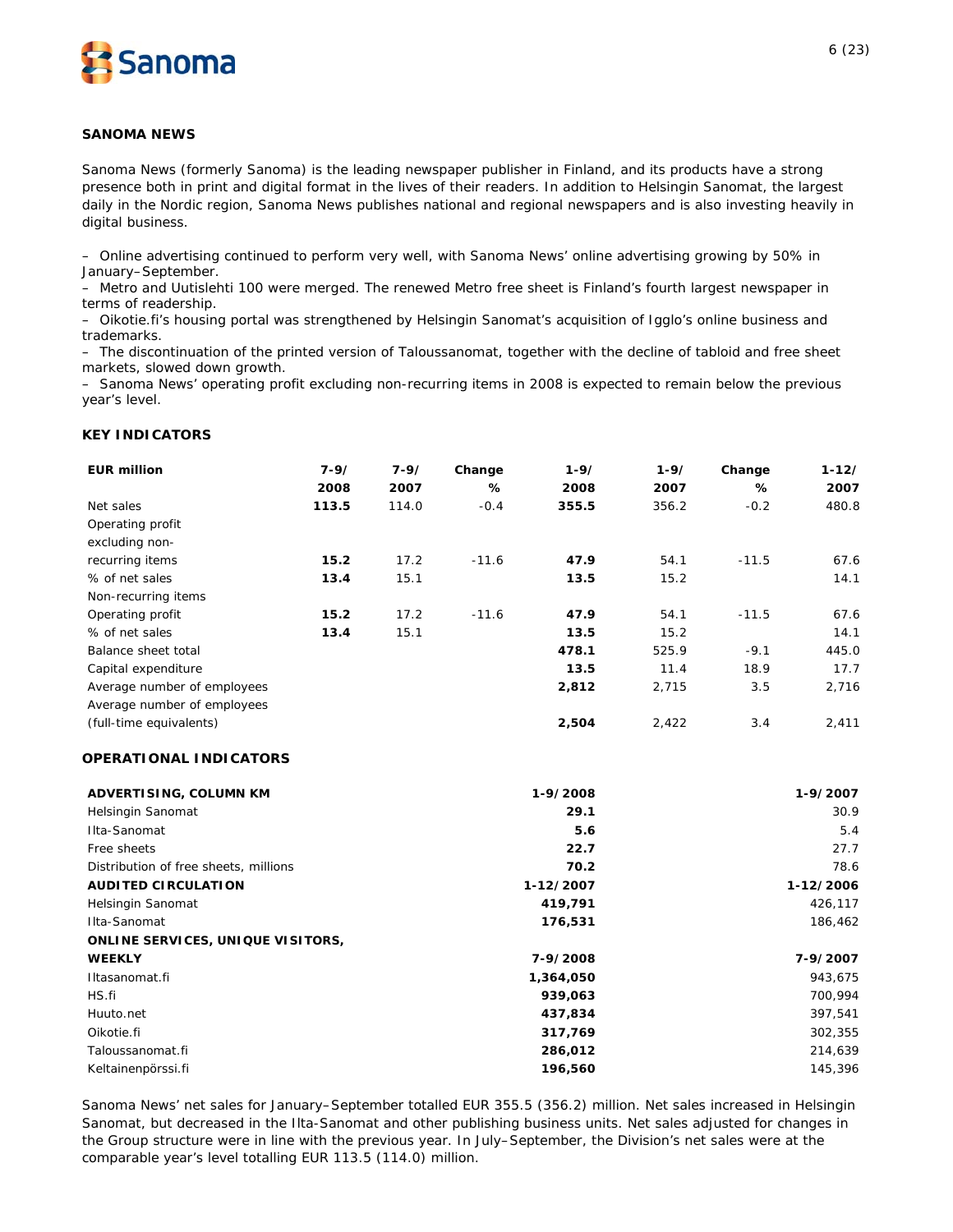

According to TNS Gallup Adex, newspaper advertising in Finland decreased by 1% in January–September. Job advertising grew 4% cumulatively, but begin to decrease in September. Advertising in free sheets fell by 5%. Online advertising included in statistics developed strongly, growing by 28%. Sanoma News advertising sales were up slightly reflecting the good development of online advertising. Online advertising sales were up by 50%. Sanoma News' advertising sales represented 53% (53%) of its net sales.

The Finnish tabloid market declined 7% in January–September. Decreased revenues from newsstand sales in January–September affected Sanoma News' circulation sales, which were down by 4%. Subscription sales for daily newspapers remained at the previous year's level. Circulation sales accounted for 38% (40%) of the Division's net sales.

The Helsingin Sanomat business unit increased its net sales to EUR 210.9 (206.5) million mainly as a result of the good development of circulation sales and newly acquired business. Advertising sales were up slightly. Online advertising in Helsingin Sanomat developed well with an increase of 19%. An increase in overall economic uncertainty affected job and real estate advertising. Job advertising in Helsingin Sanomat was down 2%. Online products, such as the newspaper's online service and the Oikotie service entity for classified advertisements, continued to develop strongly. The development of the housing portal at Oikotie.fi was accelerated by Helsingin Sanomat's acquisition of Igglo Oy's online business and trademarks in September.

The net sales of the Ilta-Sanomat business unit were EUR 69.1 (71.2) million. The circulation sales of the business unit decreased due to the considerable shrinkage of the tabloid market. Ilta-Sanomat commanded a 57.1% (57.6%) share of the tabloid market. Advertising sales grew clearly faster than the market. Online advertising, in particular, increased strongly.

Net sales from other publishing amounted to EUR 67.8 (71.6) million. The decrease was affected by the discontinuation of the printed version of Taloussanomat and the decline of free sheet advertising. The free sheets Metro and Uutislehti 100 were merged in September. The renewed Metro became Finland's fourth largest and the capital area's second largest newspaper in terms of readership. The regional dailies of Sanoma Lehtimedia slightly increased their circulation sales. Sanoma Digital, a new company focusing on online business, increased its advertising sales.

Net sales from other operations, mainly comprising internal services, were EUR 113.6 (113.5) million.

The operating profit of Sanoma News decreased by 11.5% to EUR 47.9 (54.1) million in January–September. The decrease in profit was mainly due to the decline in the tabloid market that reduced the operating profit of the Ilta-Sanomat business unit, as well as investments in digital business. The operating profit of Helsingin Sanomat was also down, primarily due to the decline in job and real estate advertising in the printed daily and increased costs. Investments in sales and marketing both in print and online increased expenses. Other publishing improved its result slightly as a result of cost-saving measures. The result of other operations remained at the previous year's level. In July–September, Sanoma News' operating profit totalled EUR 15.2 (17.2) million.

The strongest growth of Sanoma News comes from digital businesses, while the printed media will also be strongly developed. The rate of growth in media advertising is expected to be considerably more moderate than in 2007.

In 2008, Sanoma News' net sales are expected to remain at the previous year's level. Operating profit excluding nonrecurring items is expected to remain below the previous year's level.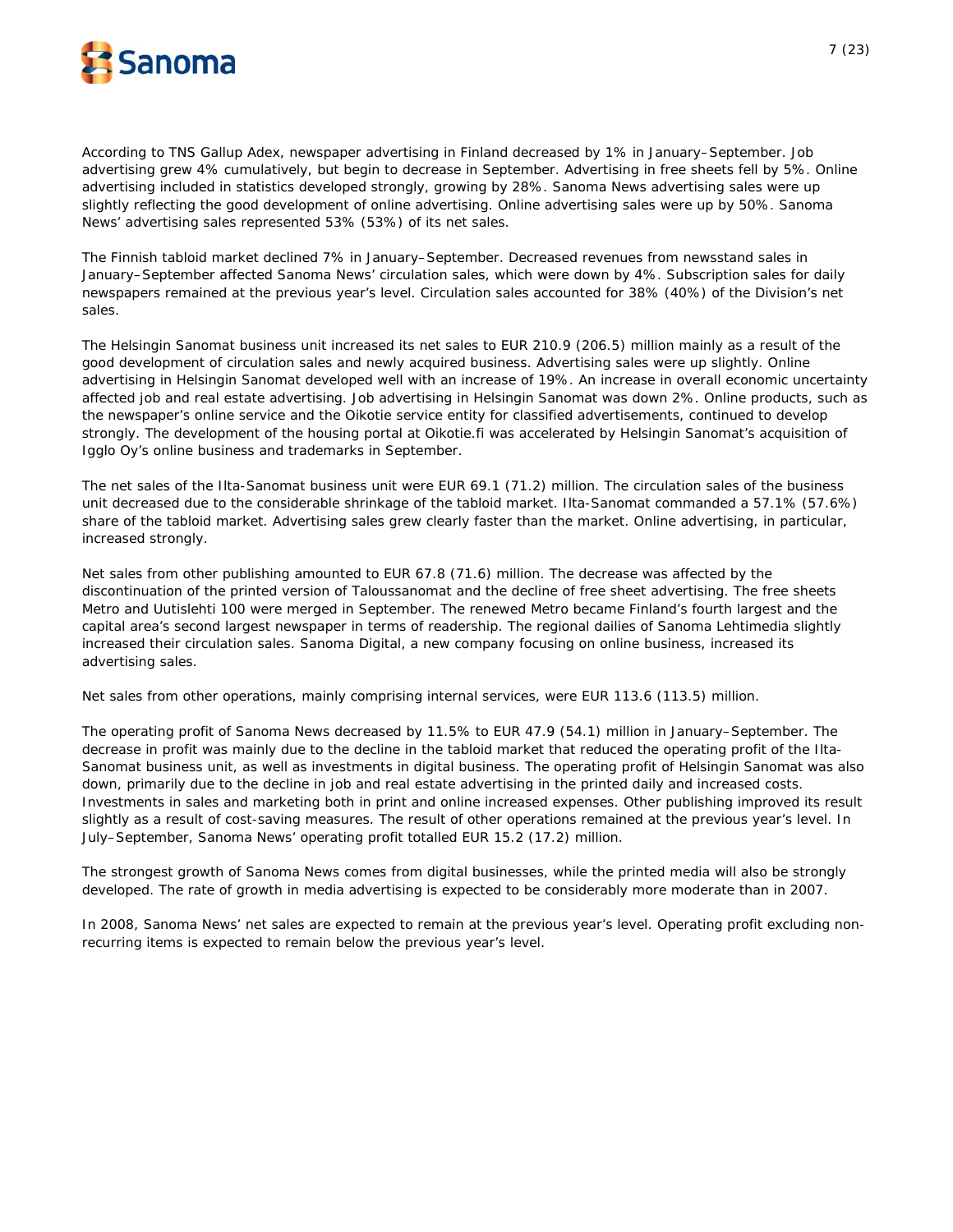

### **SANOMA LEARNING & LITERATURE**

*Sanoma Learning & Literature (formely SanomaWSOY Education and Books) is a significant European educational publisher offering a broad range of printed and digital educational materials and services to support the learning processes of children and young people. The Division, operating in eight countries, is also Finland's leading book publisher and has growing business information and language service operations.* 

– Educational publishing operations grew, largely due to the Nowa Era acquisition.

– Language services expanded through the acquisition of Interverbum operations in Sweden, Denmark and UK.

– Sanoma Learning & Literature's operating profit excluding non-recurring items in 2008 is estimated to improve clearly from the previous year.

# **KEY INDICATORS**

| <b>EUR million</b>          | 7-9/   | $7 - 9/$ | Change | $1 - 9/$ | $1 - 9/$ | Change | $1 - 12/$ |
|-----------------------------|--------|----------|--------|----------|----------|--------|-----------|
|                             | 2008   | 2007     | %      | 2008     | 2007     | ℅      | 2007      |
| Net sales                   | 133.2  | 97.0     | 37.4   | 302.0    | 254.0    | 18.9   | 322.5     |
| Operating profit            |        |          |        |          |          |        |           |
| Excluding non-              |        |          |        |          |          |        |           |
| recurring items             | 42.8   | 27.9     | 53.4   | 64.8     | 51.2     | 26.6   | 44.5      |
| % of net sales              | 32.1   | 28.8     |        | 21.5     | 20.1     |        | 13.8      |
| Non-recurring items *       | $-6.5$ |          |        | $-6.5$   |          |        |           |
| Operating profit            | 36.3   | 27.9     | 30.1   | 58.3     | 51.2     | 13.9   | 44.5      |
| % of net sales              | 27.2   | 28.8     |        | 19.3     | 20.1     |        | 13.8      |
| Balance sheet total         |        |          |        | 717.6    | 655.9    | 9.4    | 585.0     |
| Capital expenditure         |        |          |        | 10.9     | 4.8      | 127.4  | 7.7       |
| Average number of employees |        |          |        | 3,172    | 2,754    | 15.2   | 2,769     |
| Average number of employees |        |          |        |          |          |        |           |
| (full-time equivalents)     |        |          |        | 2,684    | 2,328    | 15.3   | 2,345     |

\* In 2008, the non-recurring items included EUR 6.5 million of write-offs and restructuring costs in the multi-volume and year book publishing in the third quarter.

# **OPERATIONAL INDICATORS**

|                                       | 1-9/2008 | 1-9/2007 |
|---------------------------------------|----------|----------|
| <b>EDUCATIONAL PUBLISHING</b>         |          |          |
| Number of new titles published, books | 1,139    | 1.082    |
| Number of new titles published,       |          |          |
| electronic products                   | 318      | 293      |
| <b>PUBLISHING</b>                     |          |          |
| Number of new titles published, books | 435      | 430      |
| Number of new titles published,       |          |          |
| electronic products                   | 86       | 44       |
| Books sold, millions                  | 32.1     | 21.0     |

Sanoma Learning & Literature's net sales in January–September increased by 18.9% and totalled EUR 302.0 (254.0) million. Most growth came from new Polish educational publishing operations. Net sales adjusted for changes in the Group structure were at the previous year's level. A total of 63% (58%) of the Division's net sales came from outside of Finland. In July–September, the Division's net sales grew by 37.4% to EUR 133.2 (97.0) million. The net sales from educational publishing were more focused on the third quarter than in the comparable year.

Educational publishing's net sales increased to EUR 211.3 (167.1) million. Most of the growth came from the new Polish operations. In the Netherlands, the net sales declined slightly because of changes in governmental funding and the procurement model of secondary educational materials, which decreased the markets. However, Malmberg's market share has remained at the previous year's level. In Finland, sales of educational materials were at the previous year's level. A new edutainment product series, Oppi & Ilo, was launched for children in September. Net sales increased in all other countries. In Belgium, net sales from the Flemish market in particular grew due to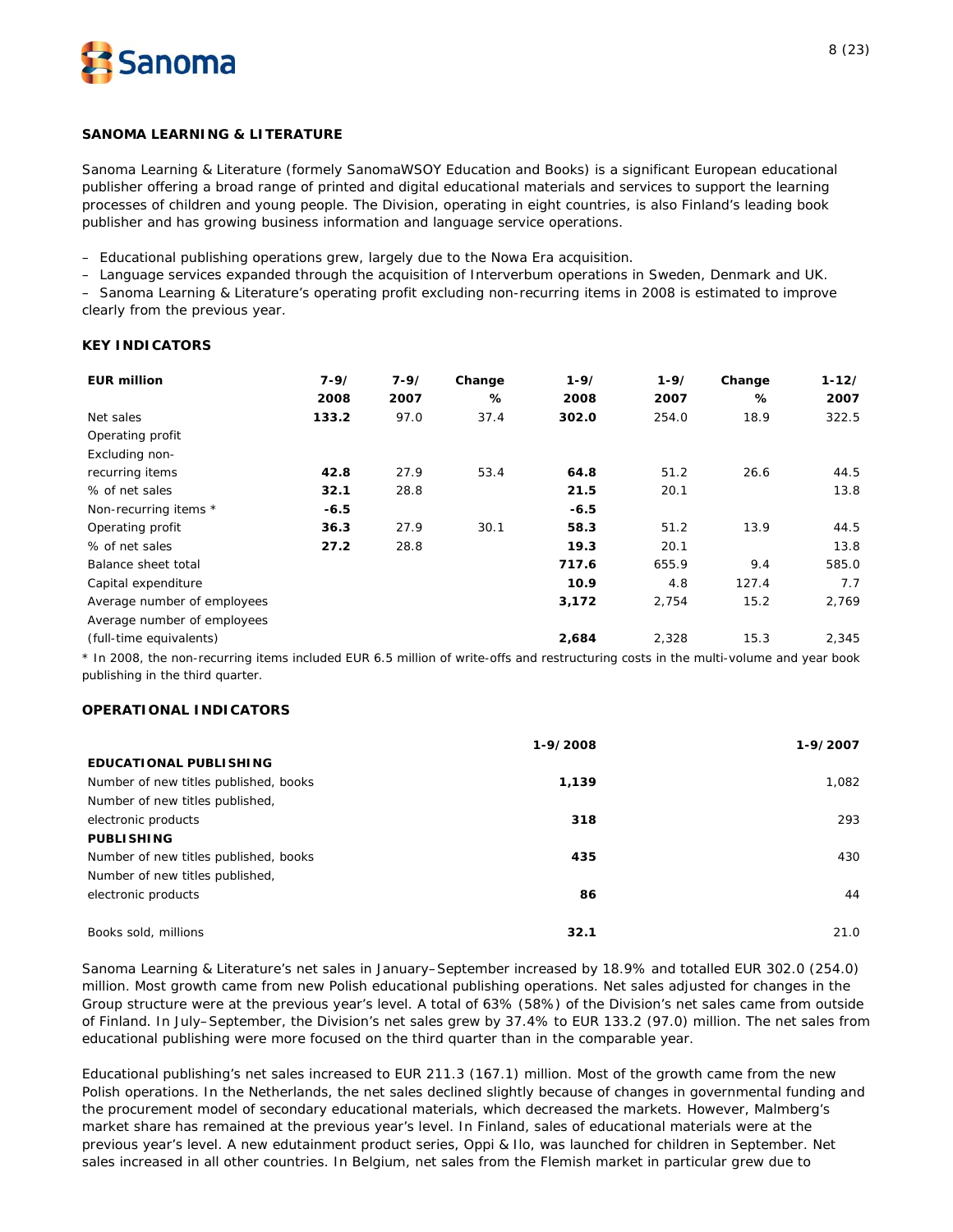

successful launches of new product series. Net sales in Hungary grew. In Poland, the net sales increased due to the new operations of Nowa Era, consolidated at the end of the first quarter. Net sales of the e-learning unit Young Digital Planet were behind the comparable period because of delays in governmental tenders.

Net sales in publishing grew to EUR 70.8 (67.7) million due to increased sales of language services. General literature sales were at the previous year's level with domestic fiction and non-fiction in general developing positively. Direct sales in all Nordic countries continued to remain under pressure and expectations for the future have been revised. Therefore Bertmark's and Weilin+Göös' multi-volume book and annual year book businesses will be down-sized and restructured. The development of language services, one of the international growth areas of the Division, was excellent. Partly the increase of sales is due to new operations: AAC Global expanded its operations in March 2007 with the acquisition of Translation Services Noodi in Finland and in June 2007 the operations of the language service company The Works, Sweden. In August 2008, AAC Global acquired Interverbum, one of the leading language service companies in the Nordic market. The Interverbum companies acquired operate in Sweden, Denmark and the UK and their net sales in 2007 totalled EUR 8.9 million.

Net sales from other operations, mainly printing, totalled EUR 37.5 (37.1) million.

The Division's operating profit increased by 13.9% in January–September and was EUR 58.3 (51.2) million. Operating profit included EUR 6.5 (0.0) million of non-recurring expenses related to write-offs and other restructuring costs of Bertmark's and Weilin+Göös' multi-volume and year book operations. Excluding non-recurring items, operating profit totalled EUR 64.8 (51.2) million. Sanoma Learning & Literature's operating profit in July–September increased to EUR 36.3 (27.9) million mainly due to new operations.

Especially the operating profit in the educational publishing business improved significantly in January–September, with the new Polish operations contributing the most to the growth. Operating profit in publishing declined. Language services and general literature performed well, but write-offs of Bertmark's and Weilin+Göös' inventories and ICT investments as well as restructuring costs decreased operating profit in publishing. Some further restructuring costs are expected also in the fourth quarter. The restructuring will safeguard the future profitability of the publishing business. Results in other operations were in line with the previous year.

The Division's business is very seasonal. Profit in educational publishing is mainly accrued in the second and third quarters. The acquisition of Nowa Era adds to growth in the educational publishing business and therefore strengthens seasonality in the Division.

Sanoma Learning & Literature continues to focus on further internationalising its educational business, expanding language services and maintaining market leadership in Finnish general literature publishing.

In 2008, net sales of Sanoma Learning & Literature are estimated to increase. Operating profit excluding nonrecurring items is expected to improve clearly from the previous year.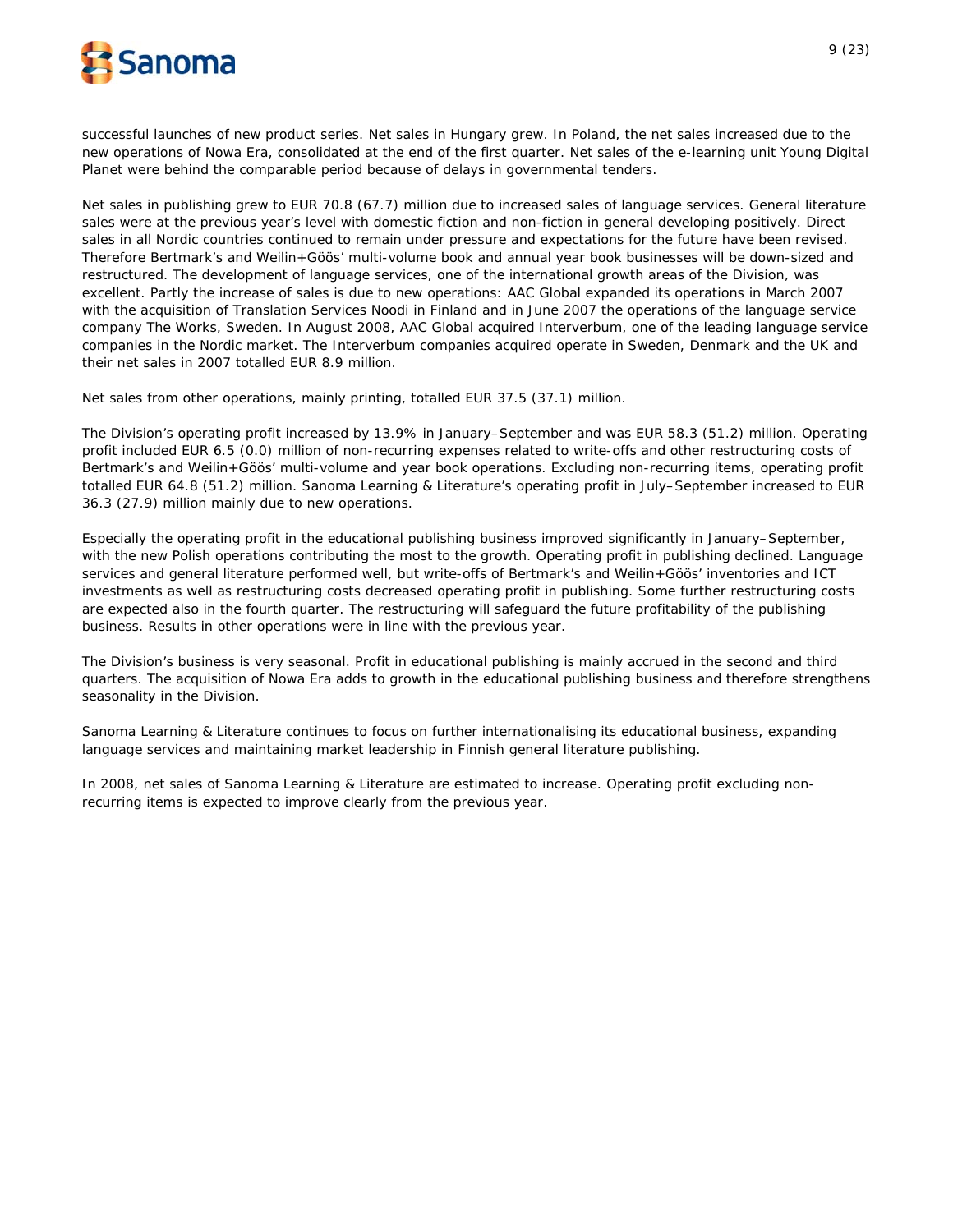

### **SANOMA ENTERTAINMENT**

*Sanoma Entertainment (formerly SWelcom) offers consumers entertaining experiences on television, radio, online and mobile devices. Sanoma Entertainment's business units include Nelonen Media, primarily focused on TV and radio broadcasting, and Welho, Finland's largest cable television operator. The Division's latest business area is online casual gaming.*

– Television channel viewing shares increased in July–September with JIM registering the fastest growth.

– Welho launched super-fast broadband connection in August.

– After the review period, Nelonen Media announced that it will launch a new TV channel in cable networks in early 2009.

– Sanoma Entertainment's operating profit excluding non-recurring items is estimated to improve clearly in 2008 from the previous year.

# **KEY INDICATORS**

| <b>EUR million</b>          | $7 - 9/$<br>2008 | $7 - 9/$<br>2007 | Change<br>℅ | $1 - 9/$<br>2008 | $1 - 9/$<br>2007 | Change<br>℅ | $1 - 12/$<br>2007 |
|-----------------------------|------------------|------------------|-------------|------------------|------------------|-------------|-------------------|
| Net sales                   | 34.7             | 32.8             | 5.7         | 116.1            | 103.4            | 12.3        | 146.0             |
| Operating profit            |                  |                  |             |                  |                  |             |                   |
| excluding non-              |                  |                  |             |                  |                  |             |                   |
| recurring items             | 2.8              | 3.5              | $-19.5$     | 13.2             | 10.4             | 26.9        | 15.8              |
| % of net sales              | 8.2              | 10.7             |             | 11.4             | 10.1             |             | 10.8              |
| Non-recurring items         |                  |                  |             |                  |                  |             |                   |
| Operating profit            | 2.8              | 3.5              | $-19.5$     | 13.2             | 10.4             | 26.9        | 15.8              |
| % of net sales              | 8.2              | 10.7             |             | 11.4             | 10.1             |             | 10.8              |
| Balance sheet total         |                  |                  |             | 166.5            | 171.9            | $-3.1$      | 168.2             |
| Capital expenditure         |                  |                  |             | 9.4              | 10.0             | $-5.9$      | 14.8              |
| Average number of employees |                  |                  |             | 523              | 488              | 7.2         | 501               |
| Average number of employees |                  |                  |             |                  |                  |             |                   |
| (full-time equivalents)     |                  |                  |             | 478              | 448              | 6.6         | 457               |

# **OPERATIONAL INDICATORS**

|                                                     | 1-9/2008 | 1-9/2007 |
|-----------------------------------------------------|----------|----------|
| TV channels' share of Finnish TV advertising        | 29.8%    | 29.4%    |
| TV channels' daily reach                            | 44%      | 43%      |
| TV channels' national commercial viewing share      | 30.2%    | 25.5%    |
| TV channels' national viewing share                 | 14.2%    | 11.8%    |
| Number of connected households, thousands (30 Sept) | 322      | 318      |
| Number of pay TV subscriptions, thousands (30 Sept) | 103      | 81       |
| Number of broadband internet connections,           |          |          |
| thousands (30 Sept)                                 | 103      | 97       |

Sanoma Entertainment's net sales for January–September increased 12.3% to EUR 116.1 (103.4) million. This clear increase in net sales was brought about in particular by the new TV and radio channels and the growth of Welho. Adjusted for changes in the Group structure, the Division's net sales grew by 6.5%. Advertising sales accounted for 50% (53%) of Sanoma Entertainment's net sales. In July–September, the net sales increased by 5.7% to EUR 34.7 (32.8) million.

Broadcast operations increased its net sales to EUR 65.1 (56.7) million in January–September. The increase was largely due to new channels. According to TNS Gallup Adex, Finnish television advertising grew by 6%. The combined share of the TV channels of Nelonen Media of all television advertising was 29.8% (29.4%). Nelonen Media has continued to invest in its programming, and the television channels increased their viewing shares in the third quarter. JIM, the channel launched in February 2007, has consistently increased its share of viewers, and in July– September it already had a commercial viewing share of 9.4% (5.6%) in the core demographic of men aged 25–44.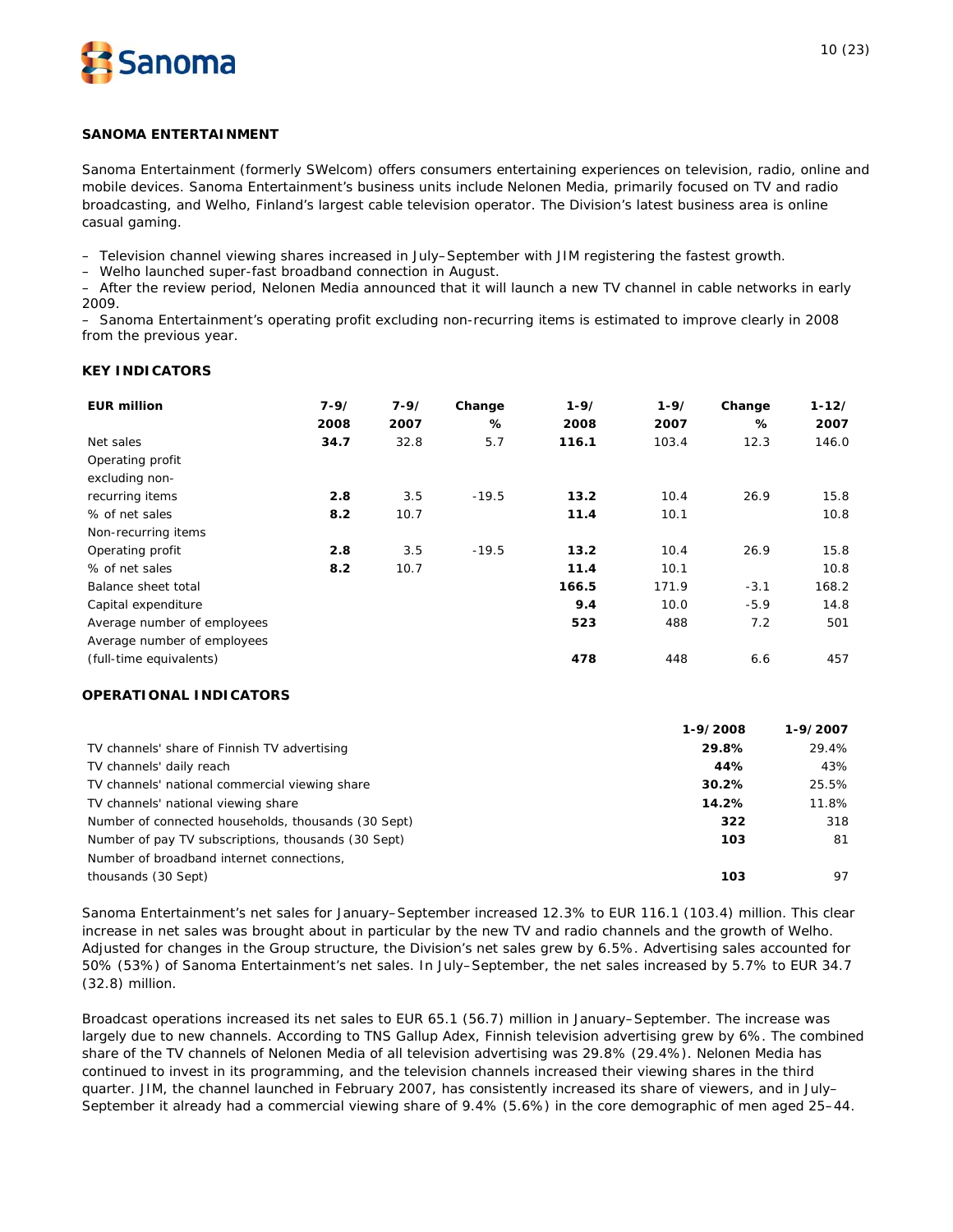

According to the Association of Finnish Broadcasters, radio advertising grew by 7% in January–September and Nelonen Media's share of the national radio advertising was 11.3%. The audience reaches of Radio Rock and Radio Aalto remained at a good level.

Nelonen Media launched in September an online music store called the Radio Rock Store. Unique in Finland, Radio Rock Store is a fee-based music store designed to provide Radio Rock listeners with better service. Since the beginning of October, JIM's content has been freely available online some 60 minutes after the television broadcast through a so-called catch-up service**.** After the review period, Nelonen Media announced that it will launch a new targeted commercial TV channel in cable networks in early 2009.

Welho's net sales increased clearly due to good growth in pay TV and broadband subscriptions. In August, Welho became the first service provider in Europe to launch super-fast broadband (110 Mbps). In September, Welho and HS.fi, part of the Sanoma News division, together launched an online TV guide called TvNyt.fi.

The usage of Sanoma Entertainment's online casual gaming sites increased. Älypää online quizzes reached the one billion game mark in August, and the Pelikone.fi online game portal launched in August 2007 has clearly become the most popular free online casual gaming service in Finland.

Sanoma Entertainment's operating profit increased by 26.9% in January–September, totalling EUR 13.2 (10.4) million. This increase was driven by improved profitability due to the growth of broadcast operations and the positive development of Welho. In January–September, Sanoma Entertainment's operating profit was EUR 2.8 (3.5) million. In the third quarter, the operating profit was negatively impacted by programming and marketing investments.

In line with its strategy, Sanoma Entertainment focuses on its core businesses: television, broadband services and consumer entertainment services. Sanoma Entertainment continues to develop its digital content and media solutions business, invest resources in the development of its online community services and in its viewing and listening shares.

In 2008, Sanoma Entertainment's net sales are estimated to increase and operating profit excluding non-recurring items is expected to improve clearly from the previous year.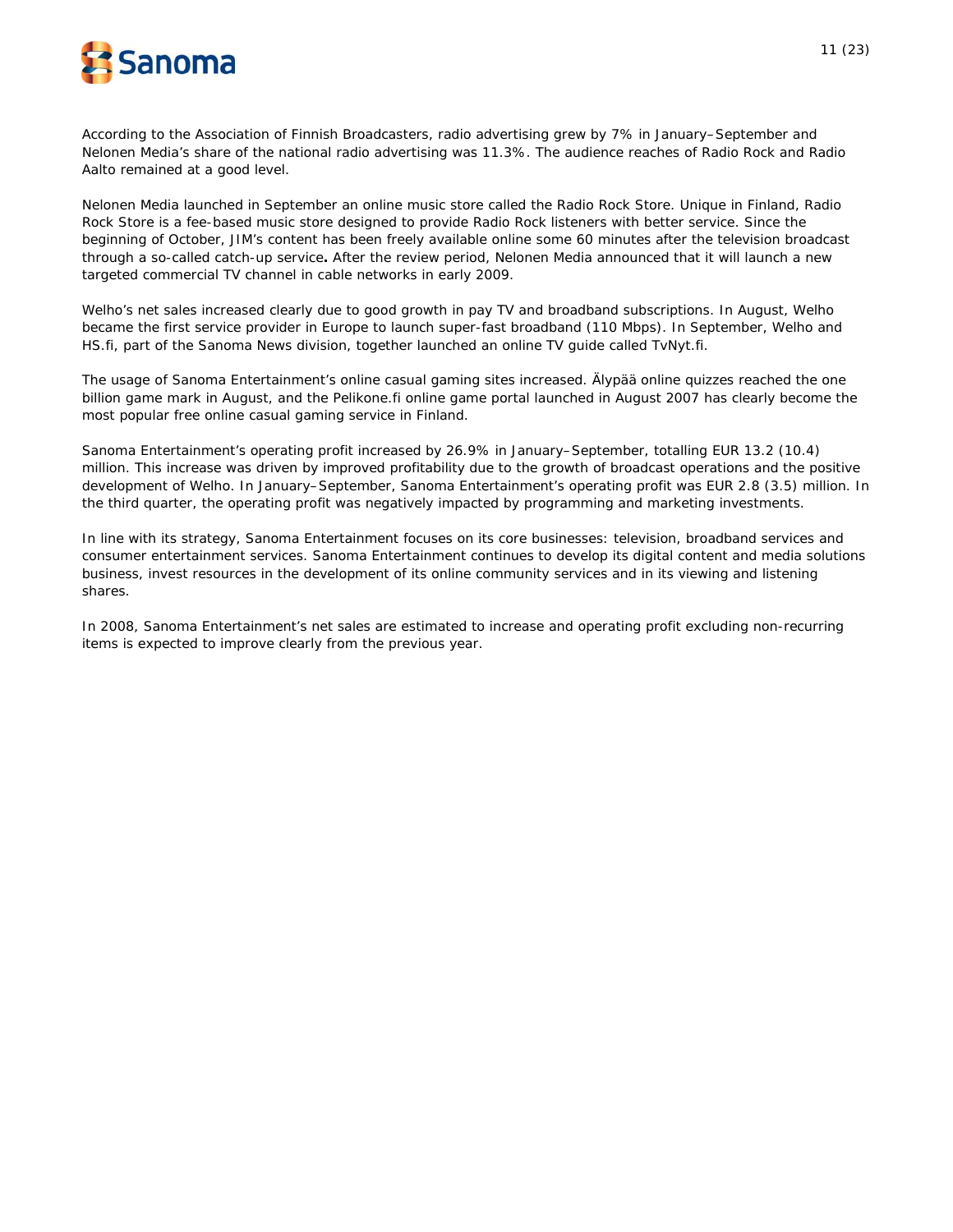

### **SANOMA TRADE**

*Sanoma Trade (formerly Rautakirja) is a retail specialist with operations in seven countries and whose business is based on a thorough understanding of customers' needs and on strong concepts. Sanoma Trade's success is built on over 200 million annual sales contacts, in which the consumer is present at a kiosk, bookstore or movie theatre. Sanoma Trade's press distribution operations serve publishers and retailers.*

– Sanoma Trade's net sales continued to grow in all businesses.

– Kiosk operations increased and R-kiosks expanded to Romania.

– Movie theatres had another record-breaking summer season.

– In 2008, Sanoma Trade's operating profit excluding non-recurring items is expected to be somewhat lower than in the previous year.

### **KEY INDICATORS**

| <b>EUR million</b>          | $7 - 9/$<br>2008 | $7 - 9/$<br>2007 | Change<br>% | $1 - 9/$<br>2008 | $1 - 9/$<br>2007 | Change<br>℅ | $1 - 12/$<br>2007 |
|-----------------------------|------------------|------------------|-------------|------------------|------------------|-------------|-------------------|
| Net sales                   | 221.4            | 214.5            | 3.2         | 627.3            | 608.2            | 3.1         | 849.3             |
| Operating profit            |                  |                  |             |                  |                  |             |                   |
| excluding non-              |                  |                  |             |                  |                  |             |                   |
| recurring items             | 13.0             | 14.7             | $-11.0$     | 30.4             | 34.2             | $-11.2$     | 52.4              |
| % of net sales              | 5.9              | 6.8              |             | 4.8              | 5.6              |             | 6.2               |
| Non-recurring items *       |                  | $-1.7$           |             |                  | $-1.7$           |             | 3.2               |
| Operating profit            | 13.0             | 13.0             | 0.7         | 30.4             | 32.5             | $-6.5$      | 55.6              |
| % of net sales              | 5.9              | 6.0              |             | 4.8              | 5.3              |             | 6.5               |
| Balance sheet total         |                  |                  |             | 558.7            | 540.4            | 3.4         | 565.0             |
| Capital expenditure         |                  |                  |             | 23.2             | 16.3             | 42.3        | 28.4              |
| Average number of employees |                  |                  |             | 8,365            | 7,847            | 6.6         | 7,886             |
| Average number of employees |                  |                  |             |                  |                  |             |                   |
| (full-time equivalents)     |                  |                  |             | 6,598            | 6,193            | 6.5         | 6,234             |

\* In 2007, the non-recurring items included EUR 1.7 million costs from the restructuring of the Dutch press distribution operations in the third quarter and EUR 4.9 million capital gain from the divestment of multi-purpose arena in Hamburg in the fourth quarter.

# **OPERATIONAL INDICATORS**

| <b>Thousands</b>                    | 1-9/2008 | 1-9/2007 |
|-------------------------------------|----------|----------|
| Customer volume in kiosk operations | 159,173  | 156,481  |
| Customer volume in bookstores       | 5,082    | 4.988    |
| Customer volume in movie theatres   | 7.487    | 7.120    |
| Number of copies sold               |          |          |
| (press distribution)                | 292,288  | 289,609  |

Sanoma Trade's net sales for January–September increased 3.1% to EUR 627.3 (608.2) million. The increase was largely due to kiosk operations and movie operations. Net sales adjusted for changes in the Group structure increased by 4.2%. Of Sanoma Trade's net sales, 34% (34%) came from outside Finland. In July–September, the net sales increased by 3.2% to EUR 221.4 (214.5) million. In the third quarter, net sales were again driven by the growth of kiosk operations and movie operations.

Net sales from kiosk operations increased to EUR 300.9 (281.7) million. The sales of R-kiosks in Finland increased. Candy, fresh-brewed coffee, travel tickets and lottery products sold particularly well. The selection of travel and entertainment tickets expanded. Net sales from kiosk operations increased in the Baltic countries. The Russian kiosk chain launched in June 2007 was developed further, and, in July, R-kiosks expanded into Romania with the opening of the first store in Bucharest. In 2008, the company plans to open 30 R-kiosks in Romania, and by the end of 2009 it is expected that the total number of R-kiosks in Romania will be over 100.

Press distribution increased its net sales to EUR 180.2 (178.9) million. Net sales were up in Finland, bolstered by the point-of-sale (POS) marketing company Printcenter, acquired in February 2007, and the positive development of magazine and collector product sales. The growth was slowed down by falling tabloid sales. Net sales also increased in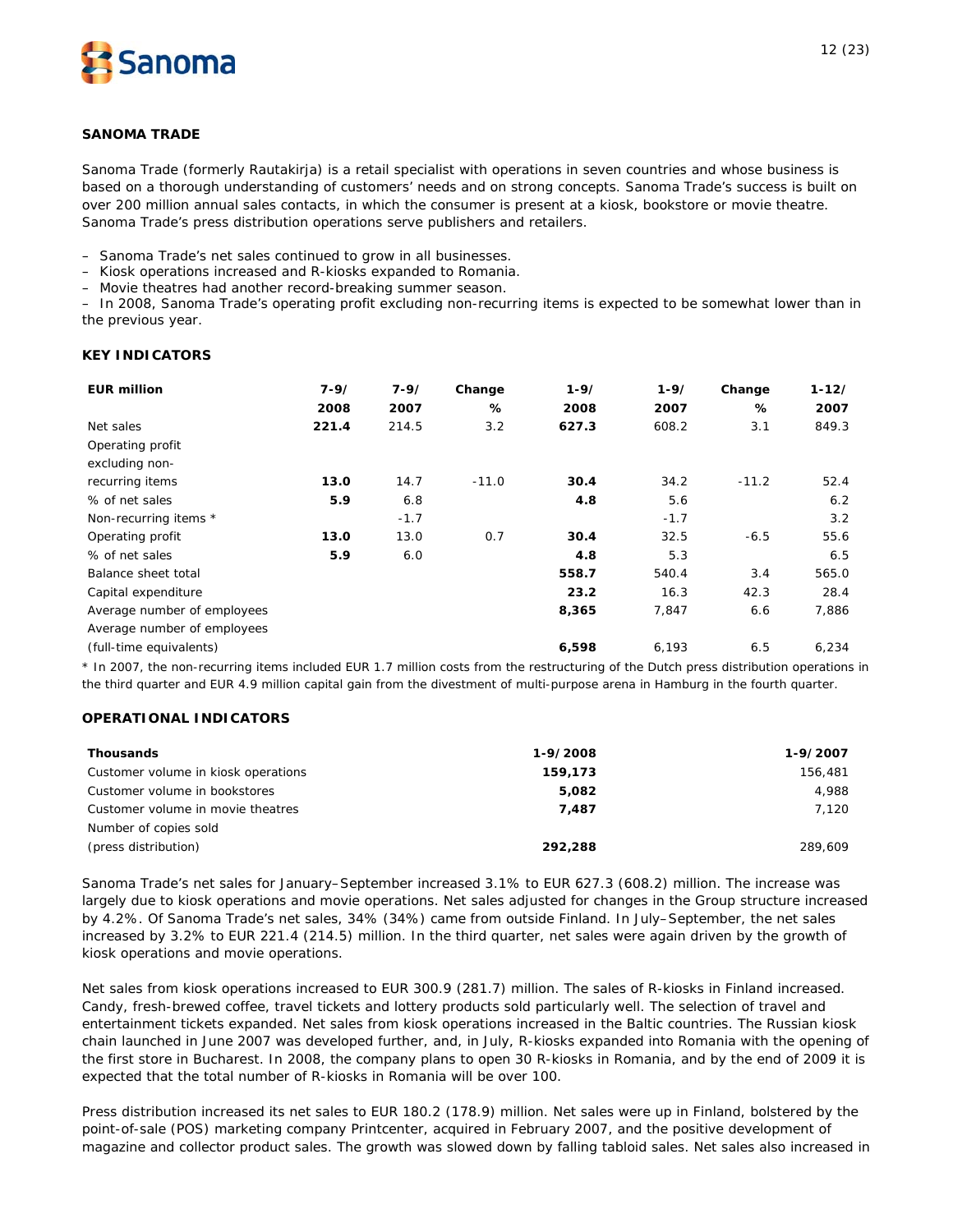

Estonia, Lithuania, Russia and Romania. The Dutch press distribution market has shrunk, which also decreased the net sales of Aldipress. The Aldipress efficiency improvement programme is progressing.

Net sales from bookstores increased to EUR 91.9 (90.4) million. The Finnish book market increased slightly. Postcards and other paper products generated growth for the bookstores. In Estonia, net sales were boosted, for example, by the new stores opened in 2007.

Net sales from movie operations were EUR 67.6 (60.0) million. Sales increased in Finland, Latvia and Lithuania. Movie admissions continued to grow, and movie theatres again broke all-time box office records over the summer. Net sales were also boosted by new theatres in Finland and Lithuania. In September, new multiplex theatres opened their doors in Vantaa, Finland, and Panevezys, Lithuania. This year, digital technology has provided movie theatres all new content, such as sports and cultural events.

In the comparable period net sales from other operations totalled EUR 9.4 million and included the multi-purpose arena in Hamburg divested in October 2007.

Sanoma Trade's operating profit in January–September decreased by 6.5%, totalling EUR 30.4 (32.5) million. In the comparable period, the operating profit was burdened by a total of EUR 1.7 million in non-recurring expenses from the restructuring of Dutch press distribution operations. Excluding these non-recurring items, operating profit was EUR 30.4 (34.2) million. In July–September, the operating profit totalled EUR 13.0 (13.0) million. The operating profit of the third quarter was driven by the good result of Finnish kiosk operations and improved efficiency at Aldipress in the Netherlands.

In January–September, the results of kiosk operations and press distribution were above all affected by investments in Russia and Romania. Operating profit from kiosk operations remained at the comparable period's level. In addition to investments, the operating profit of press distribution was also impacted by smaller distribution volumes in the Netherlands. The result of the bookstores was burdened by the launch costs of the renewed online store. Movie operations increased their operating profit.

In addition to the home markets of Finland and the Baltic countries, Sanoma Trade's expansion and development efforts will also focus on the emerging economies of Russia and Central Eastern Europe. At the moment, the company is investing in kiosks and press distribution in Russia and Romania. Sanoma Trade's goal is to achieve a strong position in these countries and participate actively in the development of the local newspaper and magazine markets.

In 2008, Sanoma Trade's net sales are expected to grow. Operating profit excluding non-recurring items is expected to be somewhat lower than in the previous year.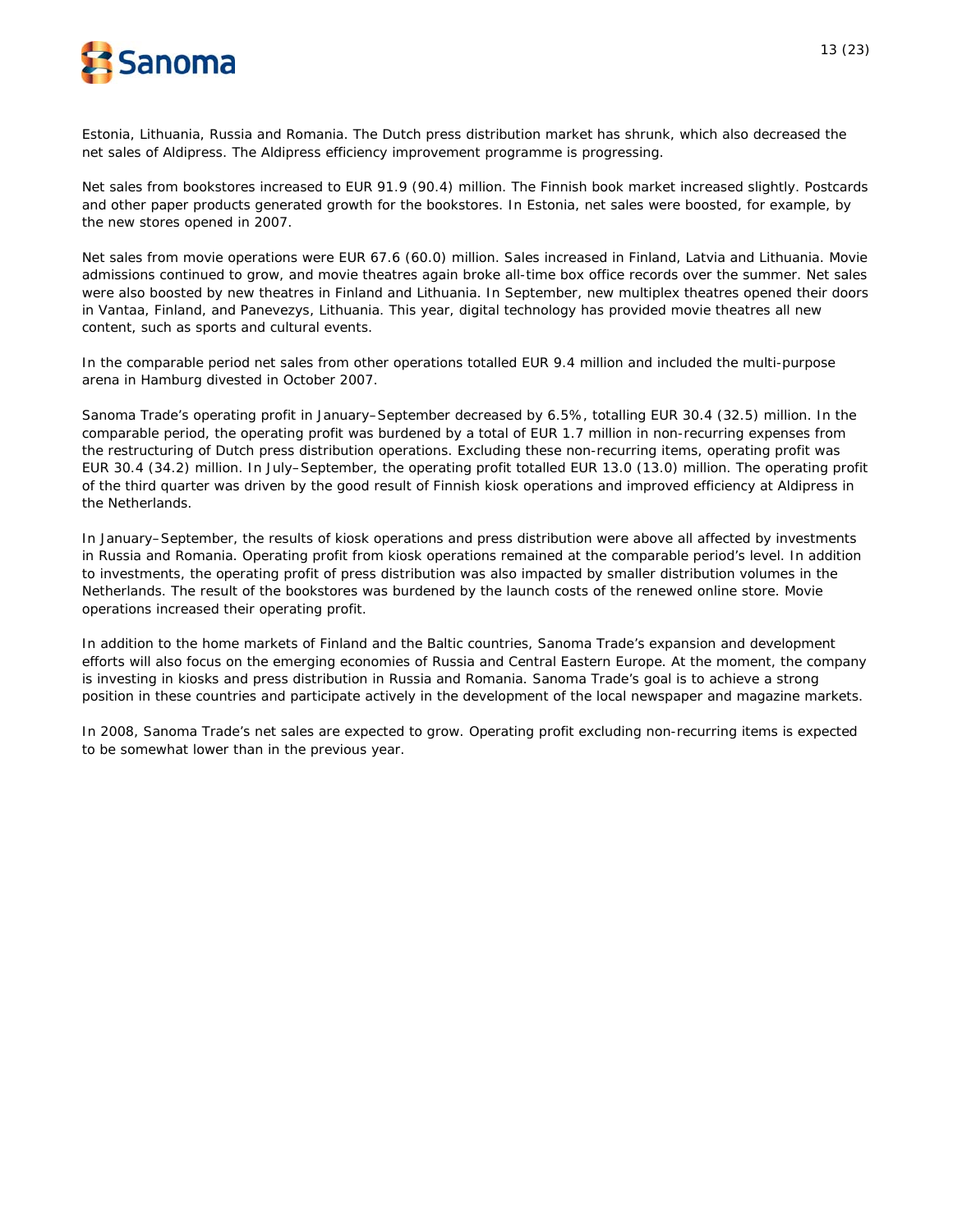

### **Dividend**

The distributable funds of Sanoma Corporation for 2007 amounted to EUR 503.3 million, of which profit for the year made up EUR 266.8 million. In line with the Board's proposal, the Annual General Meeting paid out a dividend of EUR 1.00 (0.95) per share. Sanoma conducts an active dividend policy and primarily distributes over half of the Group result after taxes in dividends.

### **Shares and holdings**

In January–September, trading with Sanoma shares accounted for 50% (41%) of the average number of shares on issue during the period, or about 80.8 million shares. Sanoma's total stock exchange turnover was EUR 1,285.1 (1,525.2) million.

In January–September, the volume-weighted average price of a Sanoma share was EUR 15.82, with a low of EUR 12.70 and a high of EUR 19.87. At the end of September, Sanoma's market capitalisation excluding treasury shares held by the Company was EUR 2,128.7 (3,599.9) million and the closing price of the share was EUR 13.29 (21.81). At the end of September, the Company had 17,946 shareholders. Foreign holdings accounted for 10.9% (13.2%) of the shares and votes. There were no major changes in share ownership during the review period and Sanoma did not issue any flagging announcements.

Sanoma began acquiring its shares on 10 August 2007 under the 2007 AGM authorisation. On 1 April 2008, the AGM issued a new authorisation to acquire the Company's own shares and the share buybacks under this authorisation started on 12 June 2008. In January–September, Sanoma acquired, under these authorisations, a total of 2,984,097 of the Company's own shares at the cost of EUR 47.6 million. At the end of September, the Company held a total of 2,425,000 of these shares, representing 1.5% of the Company's shares and votes. The shares held by Sanoma have no accountable par; however, the calculated par value of the treasury shares held by the Company was EUR 1,062,764.55. Under the current AGM authorisation, Sanoma retains the authority to acquire a further 7,620,000 of its own shares.

Under the review period, Sanoma's share capital was increased by EUR 137,076.26. The share capital increases were related to the exercise of stock options into shares. A total of 292,462 shares were subscribed with 2001A stock options and 30,820 with 2001B stock options. In February, Sanoma cancelled all treasury shares held by the Company at that time. In addition, 10,600 stock options have been exercised to subscribe for new shares without increasing the share capital. At the end of September Sanoma's registered share capital was EUR 71,258,986.82 and the number of shares was 162,597,674.

# **Board of Directors, Auditors and Management**

The AGM confirmed on 1 April 2008 the number of Sanoma's Board members as ten. Board members Robert Castrén, Jane Erkko and Paavo Hohti were re-elected, and Rafaela Seppälä was elected as a new member to the Board. The Board of Directors of Sanoma consists of: Jaakko Rauramo, Chairman, Sari Baldauf, Vice Chairman, and Robert Castrén, Jane Erkko, Paavo Hohti, Sirkka Hämäläinen-Lindfors, Seppo Kievari, Rafaela Seppälä, Hannu Syrjänen and Sakari Tamminen as members.

The AGM re-appointed Pekka Pajamo, APA, and Sixten Nyman, APA, as his deputy, and chartered accountants KPMG Oy Ab, with Kai Salli, APA, acting as the Auditor in Charge, as the auditors of the Company.

After the review period, Sanoma announced that Erkki Järvinen, President of Rautakirja and the head of the Sanoma Trade division, will leave his current position during the spring 2009 in order to resume similar responsibilities outside the Sanoma Group.

#### **Board authorisations**

The AGM held on 1 April 2008 authorised the Board of Sanoma to decide on the acquisition of the Company's own shares, valid until the AGM of 2009.

A maximum of 8,285,000 shares may be acquired, corresponding to 5.1% of the Company's shares and voting rights at the end of March. These treasury shares will not be acquired in proportion to the shareholdings of the existing shareholders. They will be acquired with the Company's unrestricted equity at the market price at the time of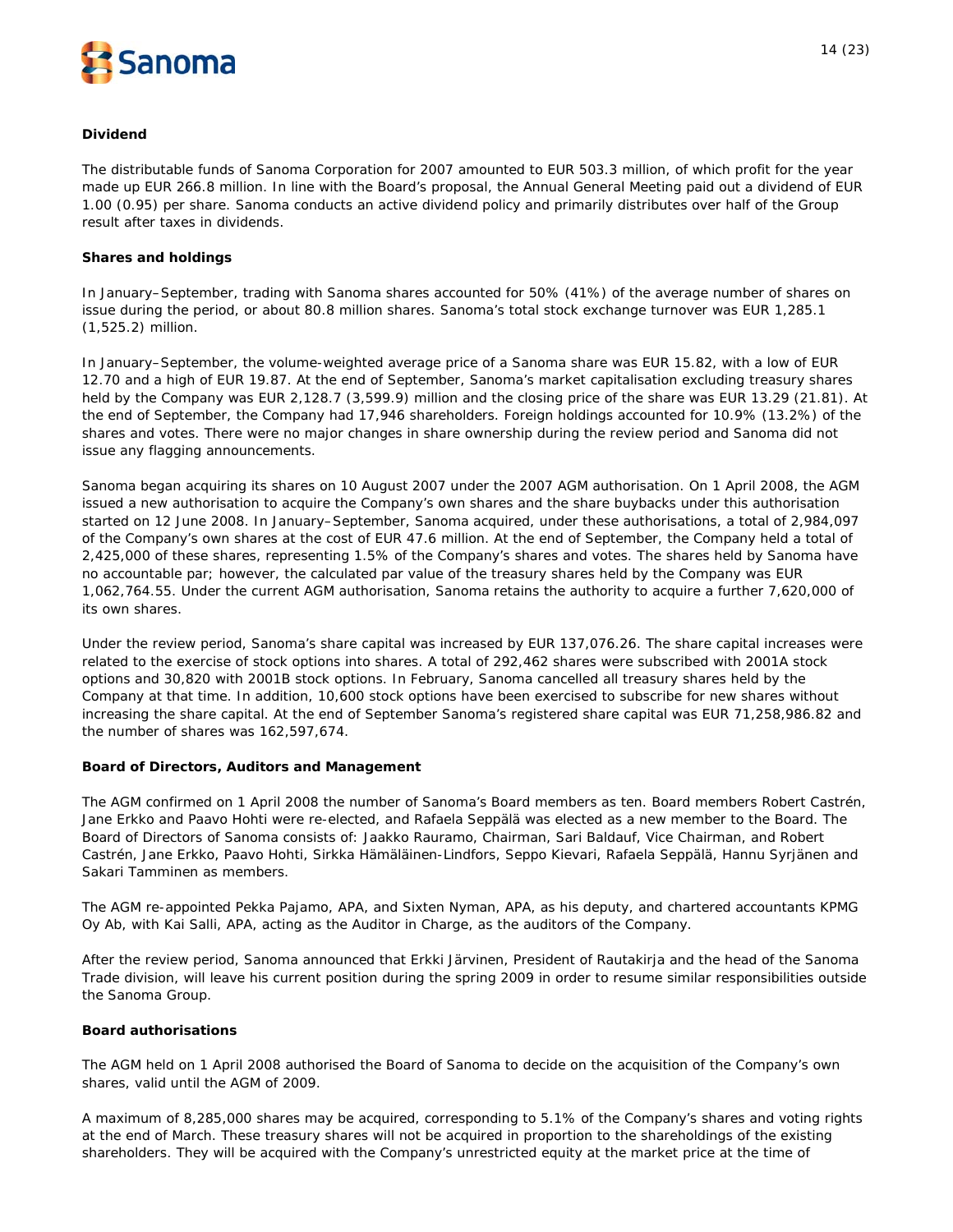

acquisition on NASDAQ OMX. However, the minimum acquisition price of a share is the lowest market price in public trading and the maximum acquisition price is the highest price quoted in public trading during the authorisation period. The Board decided on 1 April 2008 to deploy the authorisation and the acquisition of own shares commenced on 12 June 2008.

In addition, the Board has a valid authorisation to increase the share capital. According to the authorisation issued by the AGM on 4 April 2007, the Board may decide, until the AGM of 2010, on the issue of new shares, the transfer of treasury shares and the granting of special rights entitling to shares. The authorisation does not exclude the right of the Board of Directors to decide on a directed share issue. With this authorisation, and as a result of the use of special rights, the Board is authorised to decide on the issuance of a maximum of 82,000,000 new shares and the transfer of a maximum of 5,000,000 treasury shares. In a directed share issue, a maximum of 41,000,000 shares may be issued or transferred. With this authorisation, the Board is authorised to issue a maximum of 5,000,000 stock options as part of an incentive programme within the Company.

During the review period, the authorisation by the AGM of 4 April 2007 for acquiring own shares was in force. The authorisation allowed acquiring a maximum of 8,200,000 Company shares. These shares were not to be acquired in relation to the holdings of existing shareholders. They were acquired with the Company's unrestricted equity at the market price at the moment of acquisition – however, in such a way that the minimum acquisition price of a share was the lowest market price in public trading and the maximum acquisition price was the highest price noted in public trading during the authorisation period. The share acquisitions commenced on 10 August 2007, and the authorisation remained valid until 1 April 2008.

### **Other resolutions by the AGM**

The AGM decided to amend Article 1 (the Company's business name and domicile) of Sanoma's Articles of Association as proposed by the Board. The Company's new business name is Sanoma Oyj in Finnish, Sanoma Abp in Swedish, and Sanoma Corporation in English. The Company's registered office continues to be in Helsinki. The new name was adopted on 1 October 2008.

At the same time, the names of other Divisions were harmonised. The Group now consists of the following Divisions and reporting segments: Sanoma Magazines, Sanoma News (formerly Sanoma), Sanoma Learning & Literature (formerly SanomaWSOY Education and Books), Sanoma Entertainment (formerly SWelcom) and Sanoma Trade (formerly Rautakirja).

#### **Seasonal fluctuation**

Developments in media advertising have an impact on the net sales and results of Sanoma Magazines, Sanoma News and Sanoma Entertainment. Advertising sales are influenced, for example, by the number of newspaper and magazine issues published during each quarter, which varies annually. Television advertising in Finland is usually strongest in the second and fourth quarters. The exact date of Easter has an impact on the net sales accumulated from newspapers and distribution when comparing quarters in these businesses on a year-to-year basis.

A major portion of the net sales and results in publishing and retail, for example, is generated in the last quarter, particularly from Christmas sales, while educational publishing accrues most of its net sales and results during the second and third quarters.

Seasonal business fluctuations influence the Group's net sales and operating profit, with the first quarter traditionally being clearly the smallest.

#### **Significant risks and uncertainty factors**

The evaluation of business risks and the opportunities associated with them is part of Sanoma's daily management procedure. The management must take calculated risks in order to ensure that the Company carries out its business as successfully as possible.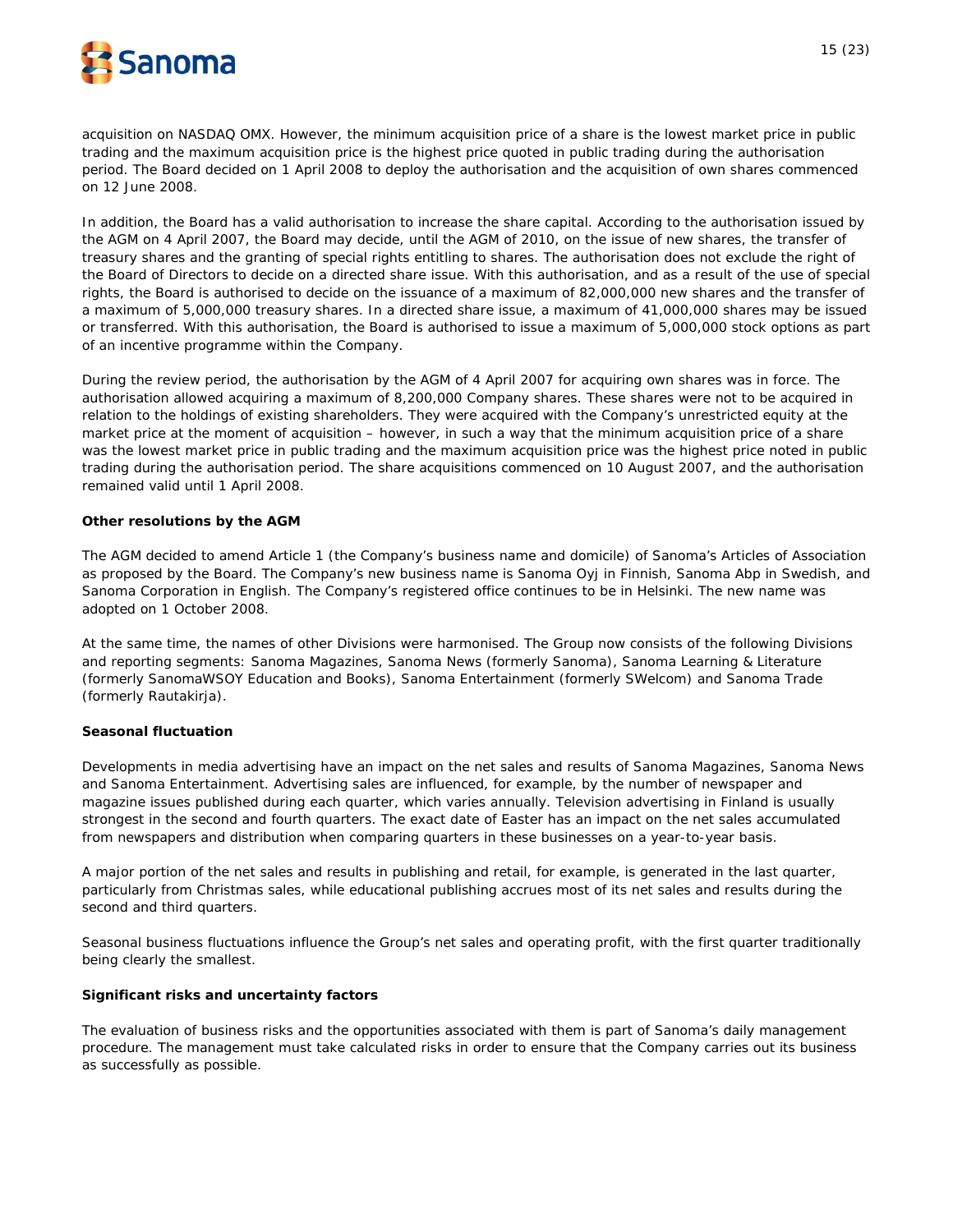

The most significant risks and uncertainty factors Sanoma is facing are described in the Annual Report, together with the main principles of risk management. The most significant uncertainty factors of the current year are related to the growth of media advertising and consumer spending. Overall economic uncertainty has clearly increased in the second half of 2008, and there are no reliable forecasts available for the remainder of the year. The rapid decline of media advertising and consumer confidence can affect the Group result.

Helsinki

Board of Directors Sanoma Corporation

#### **Accounting policies**

The Sanoma Group has prepared its Interim Report in accordance with IAS 34 'Interim Financial Reporting' while adhering to related standards and interpretations applicable within the EU on 1 January 2008. The Interim Report has been prepared in accordance with the accounting policies described in the Group's Consolidated Financial Statements for 2007. This Interim Report is unaudited. The definitions of key indicators have been refined. The definitions are presented on the Sanoma website at www.sanoma.com.

#### **CONSOLIDATED FINANCIAL STATEMENTS (un-audited)**

## **CONSOLIDATED INCOME STATEMENT**

| <b>EUR million</b>                            | $1 - 9/$ | $1 - 9/$ | Change  | $1 - 12/$ |
|-----------------------------------------------|----------|----------|---------|-----------|
|                                               | 2008     | 2007     | %       | 2007      |
| <b>NET SALES</b>                              | 2,231.4  | 2,126.7  | 4.9     | 2,926.3   |
| Other operating income                        | 70.6     | 74.6     | $-5.5$  | 95.2      |
| Materials and services                        | 994.8    | 945.3    | 5.2     | 1,308.9   |
| Personnel expenses                            | 517.6    | 472.3    | 9.6     | 646.5     |
| Other operating expenses                      | 414.4    | 399.2    | 3.8     | 572.7     |
| Depreciation and impairment                   |          |          |         |           |
| losses                                        | 110.0    | 109.0    | 0.9     | 149.7     |
| <b>OPERATING PROFIT</b>                       | 265.2    | 275.5    | $-3.7$  | 343.8     |
| Share in result of associated                 |          |          |         |           |
| companies                                     | 5.0      | 6.5      | $-22.7$ | 12.4      |
| Financial income                              | 12.7     | 7.1      | 77.9    | 9.2       |
| Financial expenses                            | 42.5     | 32.5     | 30.8    | 44.9      |
| <b>RESULT BEFORE TAXES</b>                    | 240.4    | 256.6    | $-6.3$  | 320.4     |
| Income taxes                                  | $-59.6$  | $-64.6$  | $-7.8$  | $-74.4$   |
| <b>RESULT FOR THE PERIOD</b>                  | 180.7    | 192.0    | $-5.9$  | 246.1     |
| Attributable to:                              |          |          |         |           |
| Equity holders of                             |          |          |         |           |
| the Parent Company                            | 177.9    | 191.0    | $-6.9$  | 242.8     |
| Minority interest                             | 2.8      | 0.9      |         | 3.2       |
| Earnings per share for result attributable to |          |          |         |           |
| the equity holders of the Parent Company:     |          |          |         |           |
| Earnings per share, EUR                       | 1.10     | 1.16     | $-4.5$  | 1.47      |
| Diluted earnings per share, EUR               | 1.10     | 1.15     | $-4.1$  | 1.46      |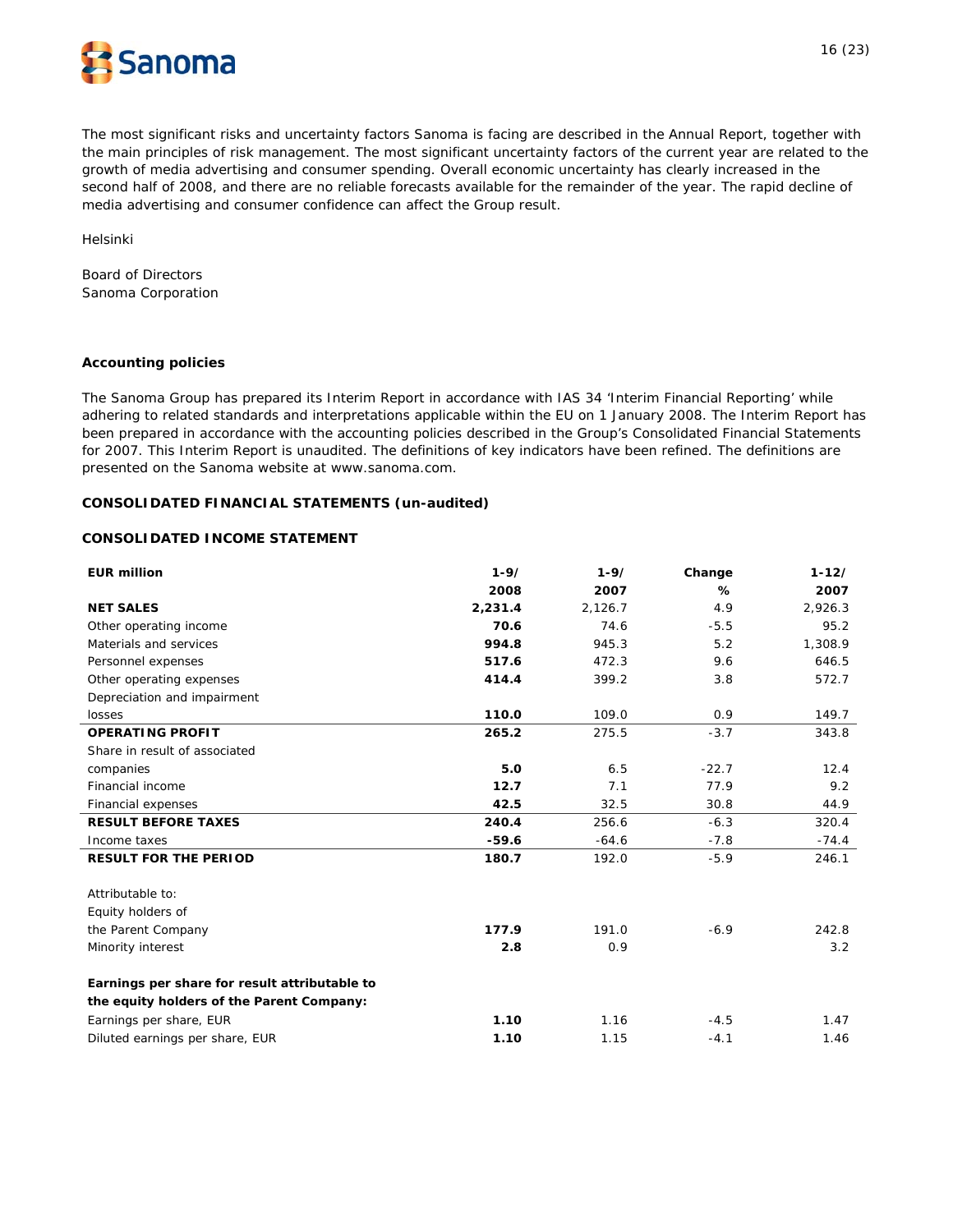

# **CONSOLIDATED BALANCE SHEET**

| <b>EUR million</b>                                              | 30.9.2008 | 30.9.2007 | Change % | 31.12.2007 |
|-----------------------------------------------------------------|-----------|-----------|----------|------------|
| <b>ASSETS</b>                                                   |           |           |          |            |
| <b>NON-CURRENT ASSETS</b>                                       |           |           |          |            |
| Tangible assets                                                 | 510.9     | 560.6     | $-8.9$   | 498.7      |
| Investment property                                             | 10.0      | 9.5       | 4.7      | 9.5        |
| Goodwill                                                        | 1,567.6   | 1,418.5   | 10.5     | 1,432.8    |
| Other intangible assets                                         | 400.3     | 375.4     | 6.6      | 379.6      |
| Interest in associated                                          |           |           |          |            |
| companies                                                       | 70.9      | 72.2      | $-1.9$   | 75.2       |
| Available-for-sale                                              |           |           |          |            |
| financial                                                       |           |           |          |            |
| assets                                                          | 20.9      | 15.8      | 32.9     | 15.9       |
| Deferred tax receivables                                        | 46.4      | 55.9      | $-16.9$  | 42.4       |
| Trade and other receivables                                     | 38.9      | 44.7      | $-13.0$  | 37.9       |
| NON-CURRENT ASSETS, TOTAL                                       | 2,665.9   | 2,552.6   | 4.4      | 2,492.1    |
| <b>CURRENT ASSETS</b>                                           |           |           |          |            |
| Inventories                                                     | 180.1     | 168.5     | 6.9      | 170.7      |
| Income tax receivables                                          | 45.2      | 40.2      | 12.4     | 25.9       |
| Trade and other receivables                                     | 452.2     | 432.7     | 4.5      | 415.4      |
| Available-for-sale                                              |           |           |          |            |
| financial                                                       |           |           |          |            |
| assets                                                          | 0.5       | 0.1       |          | 0.1        |
| Cash and cash equivalents                                       | 305.1     | 88.8      |          | 88.1       |
| <b>CURRENT ASSETS, TOTAL</b>                                    | 983.2     | 730.4     | 34.6     | 700.2      |
| <b>ASSETS, TOTAL</b>                                            | 3,649.1   | 3,283.0   | 11.2     | 3,192.3    |
|                                                                 |           |           |          |            |
| <b>EQUITY AND LIABILITIES</b>                                   |           |           |          |            |
| <b>EQUITY</b>                                                   |           |           |          |            |
| Equity attributable to the equity holders of the Parent Company |           |           |          |            |
| Share capital                                                   | 71.3      | 71.1      | 0.2      | 71.3       |
| Treasury shares                                                 | $-37.5$   | $-7.2$    |          | $-51.6$    |
| Other equity                                                    | 1,291.1   | 1,274.2   | 1.3      | 1,326.2    |
|                                                                 | 1,324.9   | 1,338.1   | $-1.0$   | 1,345.9    |
| Minority interest                                               | 21.4      | 15.5      | 37.7     | 18.3       |
| <b>EQUITY, TOTAL</b>                                            | 1,346.2   | 1,353.6   | $-0.5$   | 1,364.2    |
| <b>NON-CURRENT LIABILITIES</b>                                  |           |           |          |            |
| Deferred tax liabilities                                        | 110.3     | 106.3     | 3.8      | 103.9      |
| Pension obligations                                             | 42.7      | 53.8      | $-20.6$  | 45.2       |
| Provisions                                                      | 7.3       | 8.5       | $-13.4$  | 8.8        |
| Interest-bearing                                                |           |           |          |            |
| liabilities                                                     | 613.0     | 41.1      |          | 328.1      |
| Trade and other payables                                        | 34.9      | 36.0      | $-3.1$   | 28.3       |
| <b>CURRENT LIABILITIES</b>                                      |           |           |          |            |
| Provisions                                                      | 12.2      | 9.6       | 27.5     | 7.8        |
| Interest-bearing                                                |           |           |          |            |
| liabilities                                                     | 713.7     | 927.5     | $-23.0$  | 553.4      |
| Income tax liabilities                                          | 45.6      | 45.7      | $-0.2$   | 8.4        |
| Trade and other payables                                        | 723.2     | 701.0     | 3.2      | 744.3      |
| LIABILITIES, TOTAL                                              | 2,302.9   | 1,929.4   | 19.4     | 1,828.1    |
| EQUITY AND LIABILITIES, TOTAL                                   | 3,649.1   | 3,283.0   | 11.2     | 3,192.3    |
|                                                                 |           |           |          |            |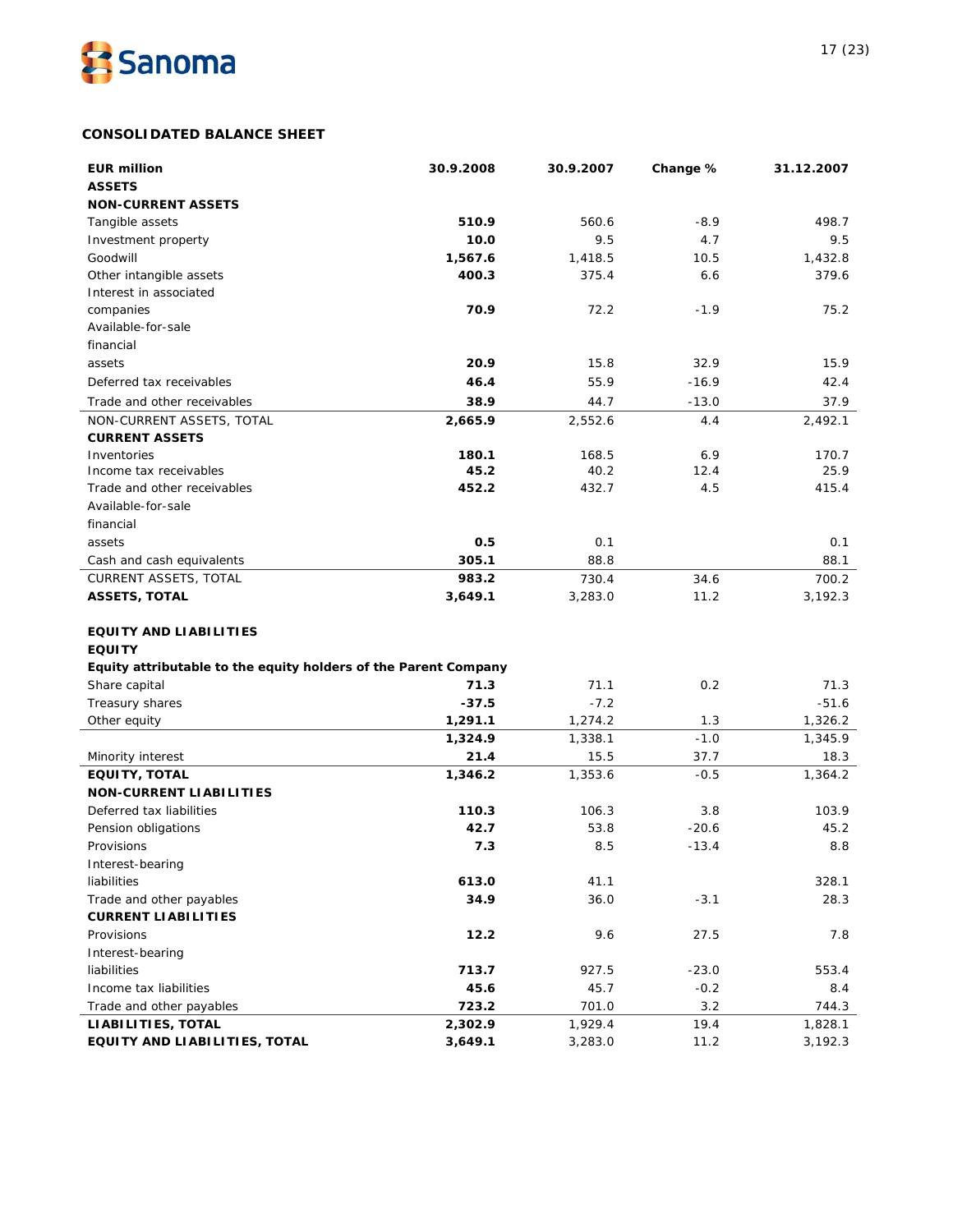

# **CHANGES IN CONSOLIDATED EQUITY**

| <b>EUR million</b>                          | Equity attributable to the equity |                               |          |              |        |          |
|---------------------------------------------|-----------------------------------|-------------------------------|----------|--------------|--------|----------|
|                                             |                                   | holders of the Parent Company |          |              |        |          |
|                                             | <b>Share</b>                      | Treasury                      | Other    | <b>Total</b> | Minor  | Equity,  |
|                                             | capital                           | shares                        | equity   |              | ity    | total    |
|                                             |                                   |                               |          |              | inter  |          |
|                                             |                                   |                               |          |              | est    |          |
| <b>EQUITY AT</b>                            |                                   |                               |          |              |        |          |
| 1 JAN 2007                                  | 70.9                              |                               | 1,234.8  | 1,305.7      | 17.0   | 1,322.7  |
| Change in translation differences           |                                   |                               | $-2.4$   | $-2.4$       | 0.1    | $-2.3$   |
| Other items                                 |                                   |                               | $-0.8$   | $-0.8$       |        | $-0.8$   |
| I tems recognised directly in equity,       |                                   |                               |          |              |        |          |
| total                                       |                                   |                               | $-3.2$   | $-3.2$       | 0.1    | $-3.1$   |
| Result for the period                       |                                   |                               | 191.0    | 191.0        | 0.9    | 192.0    |
| TOTAL RECOGNISED INCOME AND EXPENSES        |                                   |                               | 187.8    | 187.8        | 1.0    | 188.8    |
| Conversion of                               |                                   |                               |          |              |        |          |
| capital notes                               | 0.0                               |                               | 1.7      | 1.7          |        | 1.7      |
| Acquisition of                              |                                   |                               |          |              |        |          |
| treasury shares                             |                                   | $-7.2$                        |          | $-7.2$       |        | $-7.2$   |
| Use of share                                |                                   |                               |          |              |        |          |
| options                                     | 0.1                               |                               | 2.4      | 2.6          |        | 2.6      |
| Expense recognition of options granted      |                                   |                               | 4.2      | 4.2          |        | 4.2      |
| Dividends paid                              |                                   |                               | $-156.7$ | $-156.7$     | $-2.3$ | $-159.0$ |
| Change in minority interests                |                                   |                               |          |              | $-0.2$ | $-0.2$   |
| <b>EQUITY AT</b>                            |                                   |                               |          |              |        |          |
| 30 SEPT 2007                                | 71.1                              | $-7.2$                        | 1,274.2  | 1,338.1      | 15.5   | 1,353.6  |
|                                             |                                   |                               |          |              |        |          |
| <b>EQUITY AT</b>                            |                                   |                               |          |              |        |          |
| 1 JAN 2008                                  | 71.3                              | $-51.6$                       | 1,326.2  | 1,345.9      | 18.3   | 1,364.2  |
| Change in translation differences           |                                   |                               | 9.4      | 9.4          | 0.2    | 9.7      |
| Other items                                 |                                   |                               | $-1.0$   | $-1.0$       |        | $-1.0$   |
| I tems recognised directly in equity,       |                                   |                               |          |              |        |          |
| total                                       |                                   |                               | 8.4      | 8.4          | 0.2    | 8.7      |
| Result for the period                       |                                   |                               | 177.9    | 177.9        | 2.8    | 180.7    |
| <b>TOTAL RECOGNISED INCOME AND EXPENSES</b> |                                   |                               | 186.4    | 186.4        | 3.1    | 189.4    |
| Acquisition of                              |                                   |                               |          |              |        |          |
| treasury shares                             |                                   | $-47.6$                       |          | $-47.6$      |        | $-47.6$  |
| Cancellation of                             |                                   |                               |          |              |        |          |
| treasury shares                             |                                   | 61.6                          | $-61.6$  |              |        |          |
| Use of share                                |                                   |                               |          |              |        |          |
| options                                     | $0.0$                             |                               | 0.2      | 0.2          |        | 0.2      |
| Expense recognition of options granted      |                                   |                               | 3.9      | 3.9          |        | 3.9      |
| Dividends paid                              |                                   |                               | $-160.8$ | $-160.8$     | $-3.0$ | $-163.9$ |
| Change in minority interests                |                                   |                               | $-3.1$   | $-3.1$       | 3.0    | $-0.1$   |
| <b>EQUITY AT</b>                            |                                   |                               |          |              |        |          |
| 30 SEPT 2008                                | 71.3                              | $-37.5$                       | 1,291.1  | 1,324.9      | 21.4   | 1,346.2  |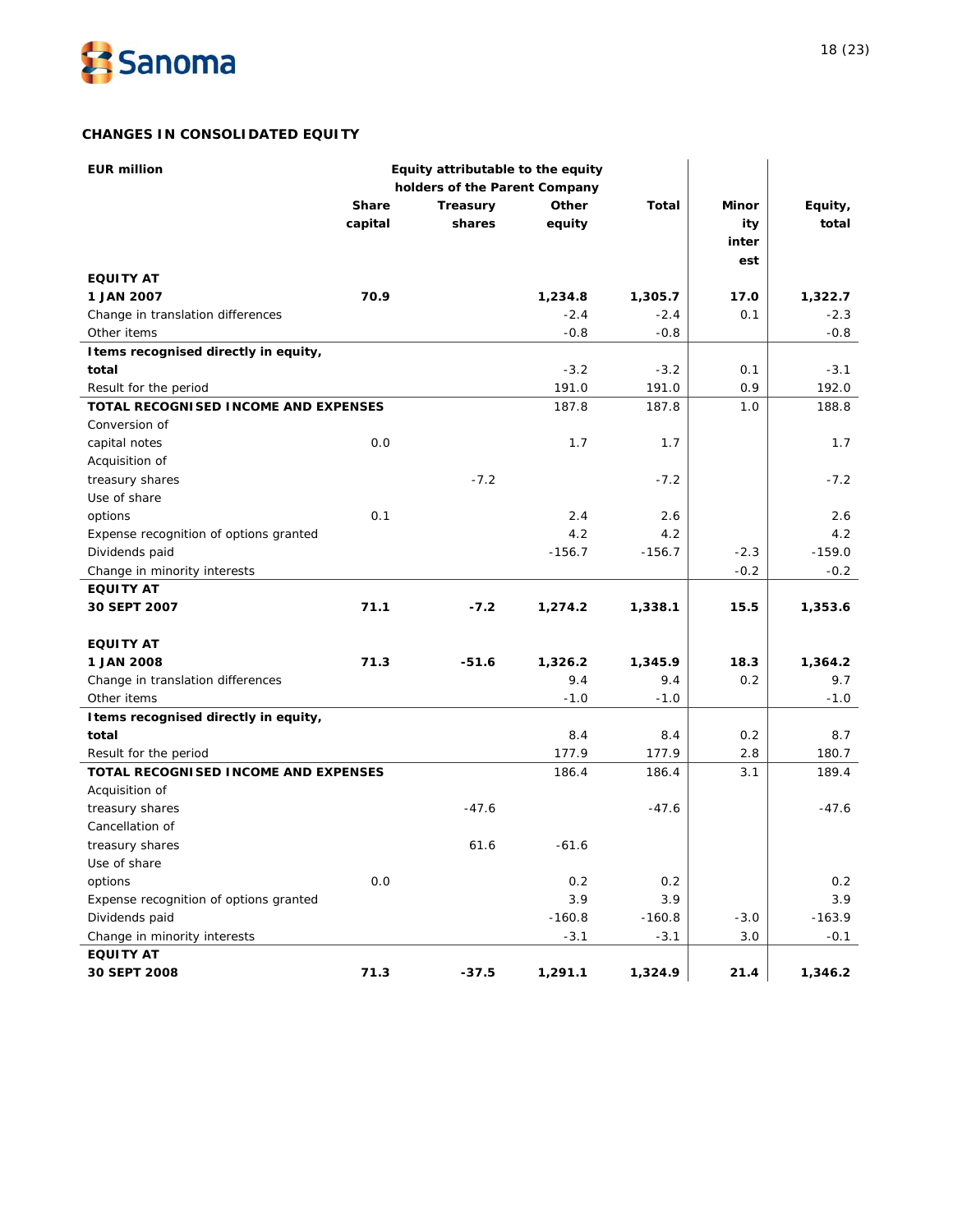

# **CONSOLIDATED CASH FLOW STATEMENT**

| <b>EUR million</b>                         | $1 - 9/$ | $1 - 9/$ | Change  | $1 - 12/$ |
|--------------------------------------------|----------|----------|---------|-----------|
|                                            | 2008     | 2007     | %       | 2007      |
| <b>OPERATIONS</b>                          |          |          |         |           |
| Result for the period                      | 180.7    | 192.0    | $-5.9$  | 246.1     |
| Adjustments                                | 138.4    | 124.7    | 11.0    | 161.5     |
| Change in working capital                  | $-70.8$  | $-98.8$  | $-28.3$ | $-45.8$   |
| Financial items and taxes                  | $-92.9$  | $-100.6$ | $-7.6$  | $-133.8$  |
| <b>CASH FLOW FROM OPERATIONS</b>           | 155.4    | 117.3    | 32.5    | 227.9     |
| <b>INVESTMENTS</b>                         |          |          |         |           |
| Acquisition of tangible and intangible     |          |          |         |           |
| assets                                     | $-74.4$  | $-57.6$  | 29.2    | $-88.6$   |
| Operations acquired                        | $-139.9$ | $-39.1$  |         | $-49.8$   |
| Sales of tangible and intangible           |          |          |         |           |
| assets                                     | 11.5     | 18.3     | $-37.4$ | 23.8      |
| Operations sold                            | 42.4     | 23.6     | 79.9    | 85.0      |
| Loans granted                              | $-18.7$  | $-3.3$   |         | $-4.4$    |
| Repayments of loan receivables             | 8.0      | 3.6      | 122.1   | 3.9       |
| Other cash flow from investments           | 11.9     | 10.5     | 12.9    | 13.0      |
| <b>CASH FLOW FROM INVESTMENTS</b>          | $-159.1$ | $-43.9$  |         | $-17.2$   |
| <b>CASH FLOW BEFORE FINANCING</b>          | $-3.7$   | 73.4     |         | 210.7     |
| <b>FINANCING</b>                           |          |          |         |           |
| Proceeds from share subscriptions          | 0.2      | 2.6      | $-90.5$ | 5.2       |
| Change in loans with short maturity        | 8.5      | 107.3    | $-92.1$ | 101.5     |
| Drawings of other loans                    | 521.3    | 155.0    |         | 295.5     |
| Repayments of other loans                  | $-96.2$  | $-178.8$ | $-46.2$ | $-403.1$  |
| Treasury shares                            | $-48.2$  | $-5.1$   |         | $-51.0$   |
| Dividends paid                             | $-163.9$ | $-159.0$ | 3.1     | $-158.8$  |
| Other cash flow from financing             | $-0.2$   | $-2.2$   | $-92.7$ | $-3.0$    |
| <b>CASH FLOW FROM FINANCING</b>            | 221.7    | $-80.3$  |         | $-213.7$  |
| <b>CHANGE IN CASH AND CASH EQUIVALENTS</b> |          |          |         |           |
| <b>ACCORDING TO CASH FLOW STATEMENT</b>    | 218.0    | $-6.9$   |         | $-3.0$    |
| Effect of exchange rate differences        |          |          |         |           |
| on cash and cash equivalents               | 1.2      | $-0.8$   |         | $-1.7$    |
| NET CHANGE IN CASH AND CASH                |          |          |         |           |
| EQUIVALENTS                                | 219.2    | $-7.7$   |         | $-4.7$    |
| Cash and cash equivalents at 1 Jan         | 72.4     | 77.1     | $-6.1$  | 77.1      |
| Cash and cash equivalents at               |          |          |         |           |
| 30 Sept / 31 Dec                           | 291.6    | 69.4     |         | 72.4      |
|                                            |          |          |         |           |

Cash and cash equivalents in cash flow statement include cash and cash equivalents less bank overdrafts.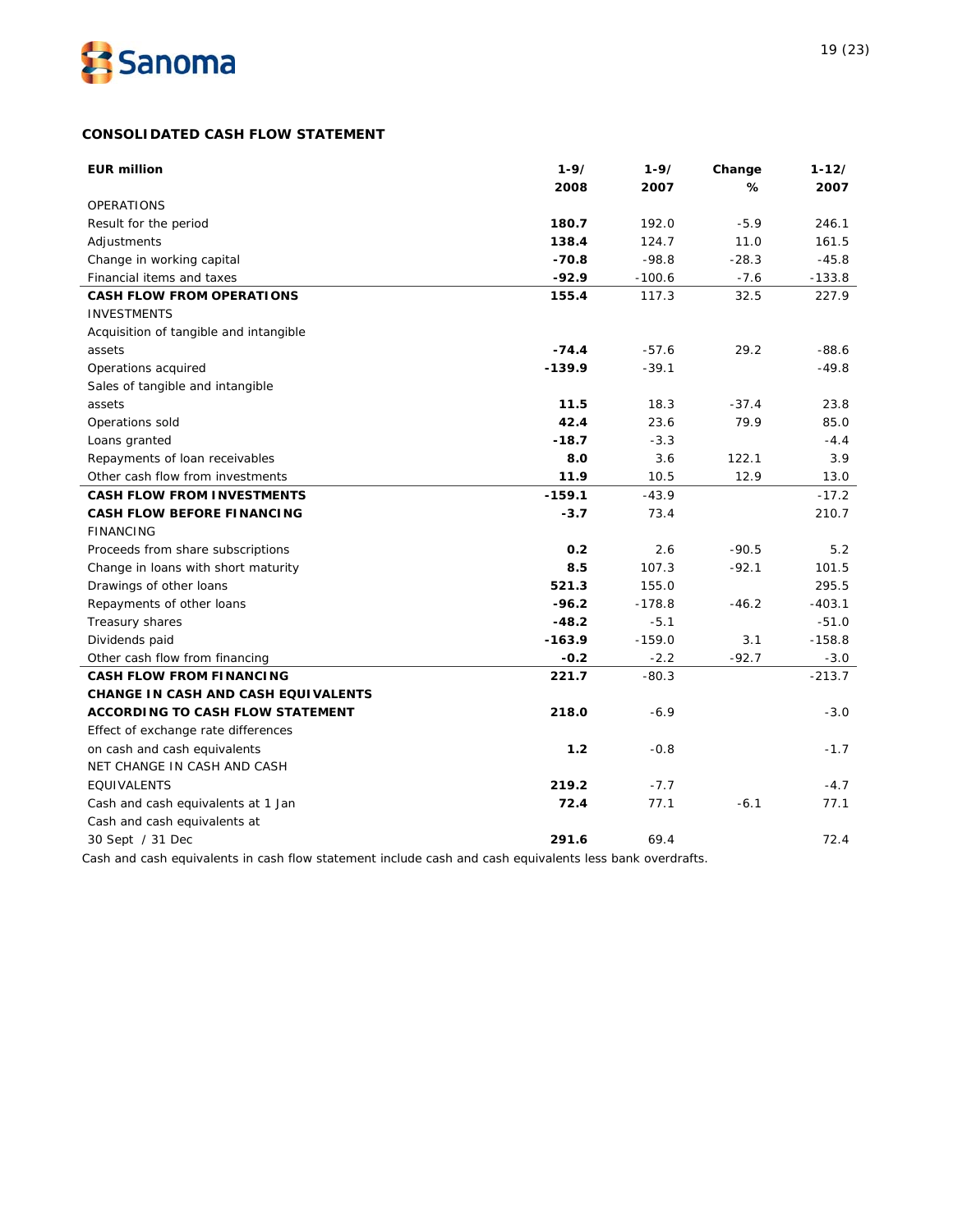

# **NET SALES BY BUSINESS**

| <b>EUR million</b>                      | $1 - 3/$ | $4 - 6/$ | $7 - 9/$ | $1 - 3/$    | $4 - 6/$    | $7 - 9/$    | $10 - 12/$  | $1 - 12/$ |
|-----------------------------------------|----------|----------|----------|-------------|-------------|-------------|-------------|-----------|
|                                         | 2008     | 2008     | 2008     | 2007        | 2007        | 2007        | 2007        | 2007      |
| <b>SANOMA MAGAZINES</b>                 |          |          |          |             |             |             |             |           |
| Sanoma                                  |          |          |          |             |             |             |             |           |
| Magazines                               |          |          |          |             |             |             |             |           |
| Netherlands                             | 111.7    | 135.2    | 124.8    | 119.8       | 136.6       | 129.2       | 154.2       | 539.8     |
| Sanoma                                  |          |          |          |             |             |             |             |           |
| Magazines                               |          |          |          |             |             |             |             |           |
| International                           | 70.1     | 76.8     | 77.4     | 65.8        | 68.5        | 66.0        | 83.2        | 283.4     |
| Sanoma                                  |          |          |          |             |             |             |             |           |
| Magazines                               |          |          |          |             |             |             |             |           |
| Belgium                                 | 54.2     | 55.5     | 53.7     | 52.5        | 55.8        | 48.1        | 60.1        | 216.6     |
| Sanoma                                  |          |          |          |             |             |             |             |           |
| Magazines<br>Finland                    | 50.7     | 51.9     | 49.1     | 50.1        | 48.6        | 48.1        | 56.0        | 202.8     |
| Eliminations                            | $-1.3$   | $-0.9$   | $-1.0$   | $-1.2$      | $-1.2$      | $-1.0$      | $-1.2$      | $-4.6$    |
| <b>TOTAL</b>                            | 285.5    | 318.5    | 304.0    | 287.1       | 308.2       | 290.4       | 352.4       | 1,238.1   |
| <b>SANOMA NEWS</b>                      |          |          |          |             |             |             |             |           |
| Helsingin                               |          |          |          |             |             |             |             |           |
| Sanomat                                 | 74.1     | 71.2     | 65.6     | 72.3        | 68.0        | 66.2        | 72.4        | 278.9     |
| Ilta-Sanomat                            | 22.5     | 24.1     | 22.5     | 23.6        | 24.6        | 22.9        | 23.6        | 94.8      |
| Other                                   |          |          |          |             |             |             |             |           |
| publishing                              | 22.4     | 23.3     | 22.1     | 24.3        | 24.7        | 22.6        | 25.9        | 97.5      |
| Other                                   |          |          |          |             |             |             |             |           |
| businesses                              | 38.5     | 38.1     | 37.1     | 38.5        | 38.0        | 37.0        | 39.1        | 152.6     |
| Eliminations                            | $-36.6$  | $-35.6$  | $-33.7$  | $-36.4$     | $-35.5$     | $-34.8$     | $-36.4$     | $-143.0$  |
| <b>TOTAL</b>                            | 120.8    | 121.1    | 113.5    | 122.4       | 119.8       | 114.0       | 124.6       | 480.8     |
| <b>SANOMA LEARNING &amp; LITERATURE</b> |          |          |          |             |             |             |             |           |
| Educational                             |          |          |          |             |             |             |             |           |
| publishing                              | 24.6     | 83.9     | 102.9    | 20.0        | 78.5        | 68.7        | 30.6        | 197.7     |
| Publishing                              | 27.5     | 20.8     | 22.6     | 26.3        | 20.8        | 20.7        | 29.6        | 97.3      |
| Other                                   |          |          |          |             |             |             |             |           |
| businesses                              | 12.0     | 11.3     | 14.1     | 12.0        | 11.0        | 14.2        | 14.0        | 51.1      |
| Eliminations                            | $-5.7$   | $-5.5$   | $-6.4$   | $-6.0$      | $-5.4$      | $-6.5$      | $-5.7$      | $-23.7$   |
| <b>TOTAL</b>                            | 58.3     | 110.5    | 133.2    | 52.2        | 104.8       | 97.0        | 68.5        | 322.5     |
| <b>SANOMA ENTERTAINMENT</b>             |          |          |          |             |             |             |             |           |
| TV and radio                            | 22.6     | 24.5     | 18.0     | 20.1        | 20.3        | 16.3        | 26.5        | 83.2      |
| Other                                   |          |          |          |             |             |             |             |           |
| businesses                              | 18.0     | 16.7     | 16.8     | 15.4        | 15.3        | 16.7        | 16.2        | 63.6      |
| Eliminations                            | $-0.1$   | $-0.3$   | $-0.1$   | $-0.3$      | $-0.2$      | $-0.2$      | $-0.2$      | $-0.8$    |
| <b>TOTAL</b>                            | 40.5     | 40.9     | 34.7     | 35.2        | 35.4        | 32.8        | 42.5        | 146.0     |
| <b>SANOMA TRADE</b>                     |          |          |          |             |             |             |             |           |
| Kiosk                                   |          |          |          |             |             |             |             |           |
| operations                              | 94.6     | 102.5    | 103.8    | 86.9        | 99.3        | 95.5        | 103.8       | 385.5     |
| Press                                   |          |          |          |             |             |             |             |           |
| distribution                            | 58.2     | 60.2     | 61.8     | 56.2        | 61.0        | 61.8        | 66.5        | 245.5     |
| <b>Bookstores</b>                       | 31.0     | 24.0     | 36.9     | 29.6        | 23.1        | 37.7        | 50.0        | 140.3     |
| Movie                                   | 24.4     | 19.4     | 23.8     |             |             |             |             | 85.5      |
| operations<br>Others                    | 0.0      | 0.0      | 0.0      | 19.5<br>4.0 | 18.8<br>3.2 | 21.8<br>2.1 | 25.5<br>1.1 | 10.4      |
| Other                                   |          |          |          |             |             |             |             |           |
| businesses                              | $-5.5$   | $-3.0$   | $-4.8$   | $-3.9$      | $-4.0$      | $-4.3$      | $-5.8$      | $-18.0$   |
| <b>TOTAL</b>                            | 202.7    | 203.2    | 221.4    | 192.4       | 201.3       | 214.5       | 241.1       | 849.3     |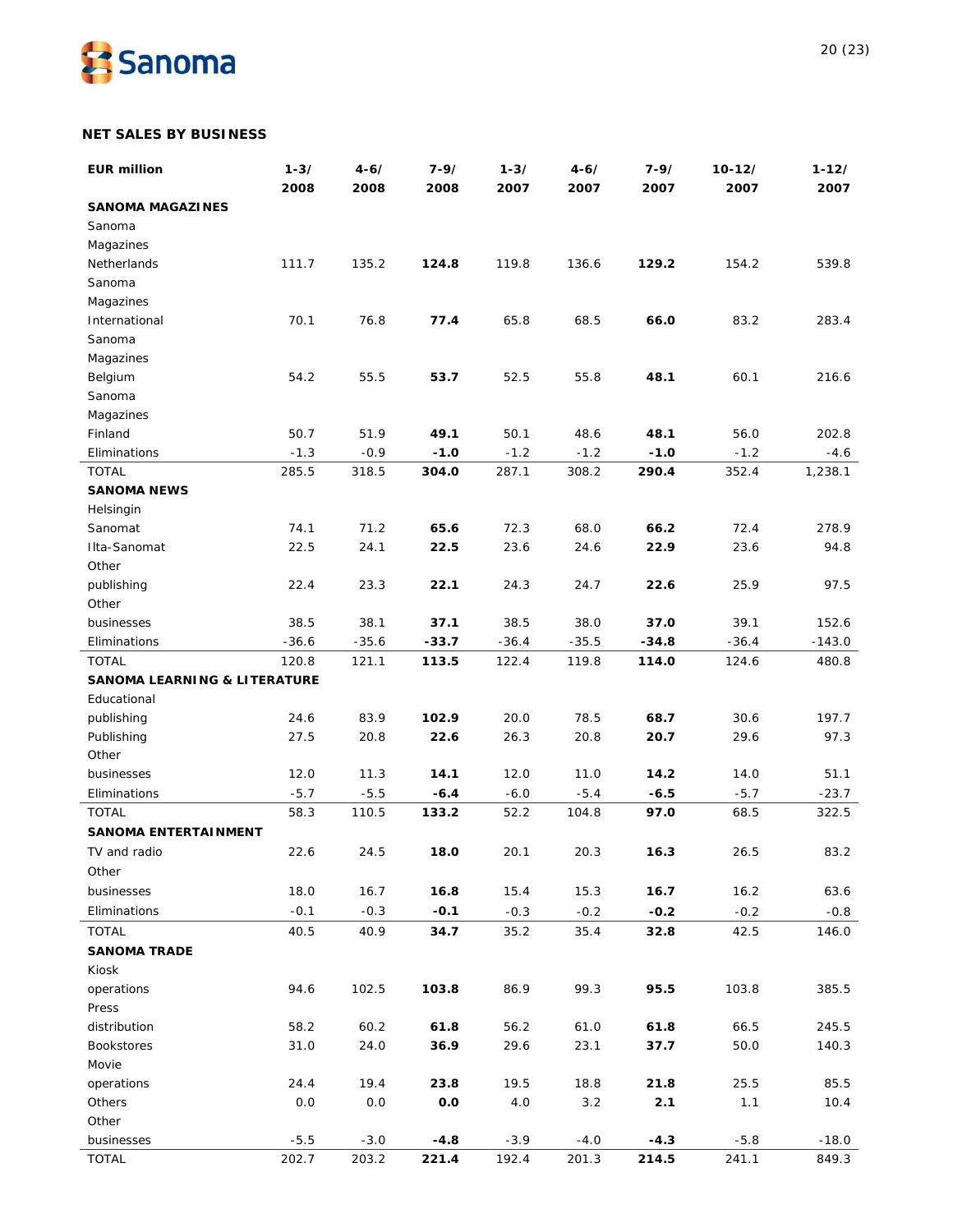

**Other** 

| companies and                |          |          |          |          |          |          |            |           |
|------------------------------|----------|----------|----------|----------|----------|----------|------------|-----------|
| eliminations                 | $-24.8$  | $-24.4$  | $-28.2$  | $-25.6$  | $-25.1$  | $-30.1$  | $-29.4$    | $-110.3$  |
| <b>TOTAL</b>                 | 683.1    | 769.8    | 778.6    | 663.7    | 744.4    | 718.6    | 799.6      | 2,926.3   |
| OPERATING PROFIT BY DIVISION |          |          |          |          |          |          |            |           |
| <b>EUR million</b>           | $1 - 3/$ | $4 - 6/$ | $7 - 9/$ | $1 - 3/$ | $4 - 6/$ | $7 - 9/$ | $10 - 12/$ | $1 - 12/$ |
|                              | 2008     | 2008     | 2008     | 2007     | 2007     | 2007     | 2007       | 2007      |
| Sanoma Magazines             | 48.2     | 46.6     | 31.6     | 32.1     | 61.3     | 30.4     | 37.2       | 160.9     |
| Sanoma News                  | 17.9     | 14.7     | 15.2     | 19.6     | 17.3     | 17.2     | 13.6       | 67.6      |
| Sanoma Learning &            |          |          |          |          |          |          |            |           |
| Literature                   | $-4.3$   | 26.4     | 36.3     | $-6.5$   | 29.8     | 27.9     | $-6.6$     | 44.5      |
| Sanoma                       |          |          |          |          |          |          |            |           |
| Entertainment                | 4.0      | 6.3      | 2.8      | 2.9      | 4.0      | 3.5      | 5.4        | 15.8      |
| Sanoma Trade                 | 9.9      | 7.4      | 13.0     | 9.0      | 10.6     | 13.0     | 23.1       | 55.6      |
| Other companies              |          |          |          |          |          |          |            |           |
| and eliminations             | $-3.0$   | $-2.9$   | $-5.0$   | $-3.1$   | 10.1     | $-3.4$   | $-4.3$     | $-0.7$    |
| <b>TOTAL</b>                 | 72.7     | 98.5     | 94.0     | 54.0     | 133.0    | 88.5     | 68.3       | 343.8     |

# **CHANGES IN PROPERTY, PLANT AND EQUIPMENT**

| <b>EUR million</b>          | 30.9.2008 | 30.9.2007 | Change % | 31.12.2007 |
|-----------------------------|-----------|-----------|----------|------------|
| Carrying amount at 1 Jan    | 498.7     | 572.3     | $-12.9$  | 572.3      |
| Increases                   | 59.7      | 40.8      | 46.3     | 63.4       |
| Acquisition of operations   | 7.7       | 0.8       |          | 1.2        |
| Decreases                   | $-5.9$    | $-2.2$    |          | $-4.3$     |
| Disposals of operations     | $-0.2$    | $-0.8$    | $-75.0$  | $-66.9$    |
| Depreciation for the period | $-48.9$   | $-49.4$   | $-1.1$   | $-65.7$    |
| Impairment losses for       |           |           |          |            |
| the period                  | $-0.7$    | 0.0       |          | $-0.3$     |
| Exchange rate differences   |           |           |          |            |
| and other changes           | 0.5       | $-0.7$    |          | $-1.1$     |
| Carrying amount at          |           |           |          |            |
| 30 Sept / 31 Dec            | 510.9     | 560.6     | $-8.9$   | 498.7      |

The commitments for acquisitions of tangible assets were EUR 0.0 million (2007: EUR 6.3 million).

# **EFFECTS OF ACQUISITIONS TO THE CONSOLIDATED BALANCE SHEET**

In January–September, Sanoma has made numerous acquisitions. The most significant acquisition during the review period was that of the Polish educational publisher Nowa Era Sp. z.o.o. Other acquisitions include, e.g., 53% of a Dutch magazine publisher Mood for Magazines B.V., 55% of a Russian magazine publisher LLC Lux Media, 82% of the leading Bulgarian internet company Net Info.BG AD, shares of the European Auto trader B.V., a publisher of automotive magazines and online services as well as the subsidiaries of the Swedish translation, localisation and language training company Interverbum (Interverbum AB, Interverbum Localisation AB and Interverbum UK Ltd.). In addition, the Group has made smaller acquisitions in online and magazine publishing operations, among others. Calculations on the effects of the acquisitions are preliminary.

| <b>EUR million</b>                | 1-9/2008 | 1-9/2008 |
|-----------------------------------|----------|----------|
|                                   | Nowa Era | Other    |
| Acquisition costs                 | 62.5     | 101.8    |
| Fair value of acquired net assets | 5.7      | 36.9     |
| Goodwill                          | 56.8     | 64.9     |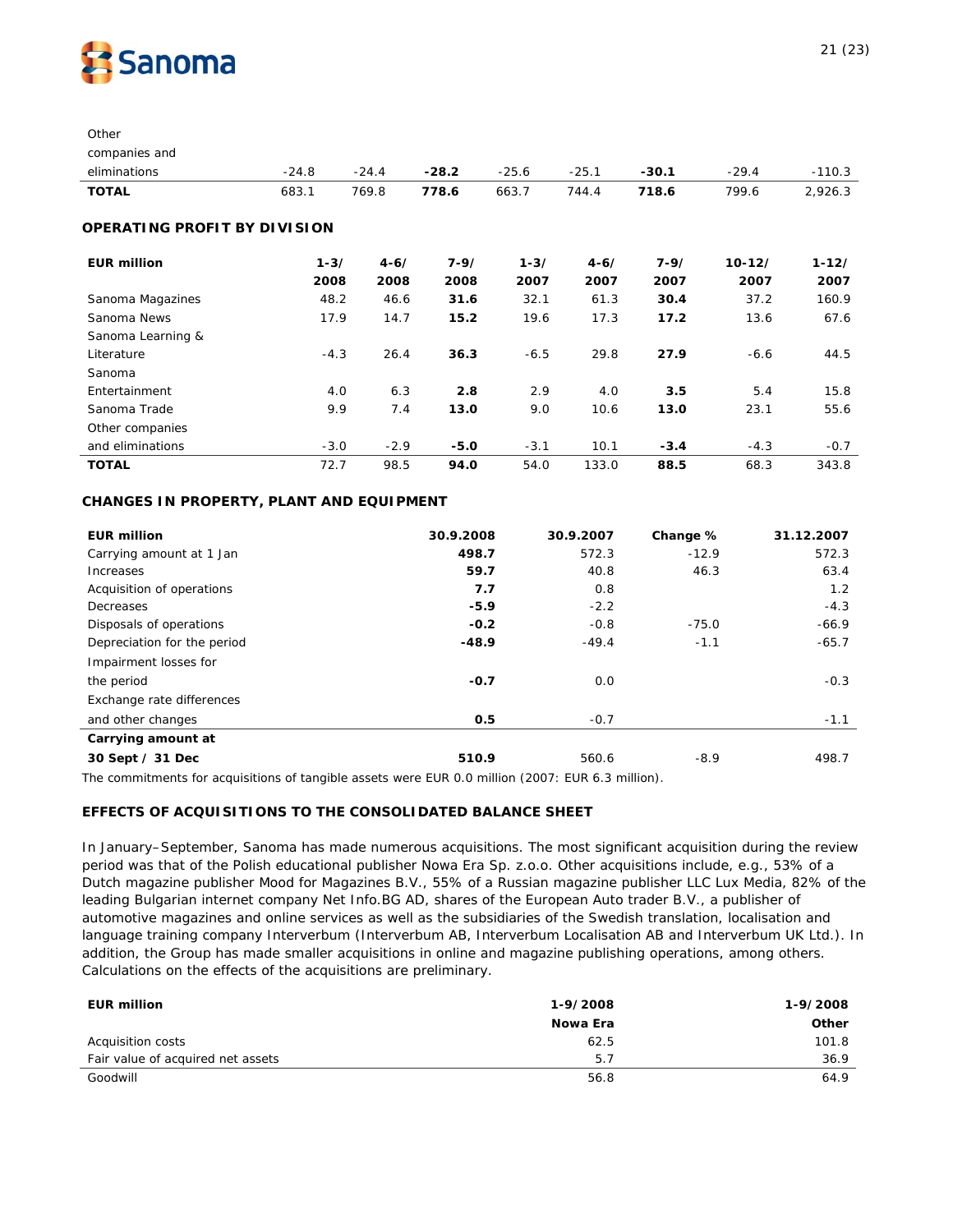

# **CONTINGENT LIABILITIES**

| <b>EUR million</b>                                              | 30.9.2008 | 30.9.2007 | Change % | 31.12.2007 |
|-----------------------------------------------------------------|-----------|-----------|----------|------------|
| <b>CONTINGENCIES FOR OWN COMMITMENTS</b>                        |           |           |          |            |
| Mortgages                                                       | 23.4      | 18.2      | 28.9     | 20.2       |
| Pledges                                                         | 5.9       | 16.5      | $-64.5$  | 5.8        |
| Other items                                                     | 0.4       | 0.4       | 0.5      | 0.4        |
| <b>TOTAL</b>                                                    | 29.7      | 35.1      | $-15.4$  | 26.4       |
| <b>CONTINGENCIES INCURRED ON BEHALF OF ASSOCIATED COMPANIES</b> |           |           |          |            |
| Guarantees                                                      | 10.5      | 7.9       | 32.4     | 7.9        |
| <b>TOTAL</b>                                                    | 10.5      | 7.9       | 32.4     | 7.9        |
| <b>CONTINGENCIES INCURRED ON BEHALF OF OTHER COMPANIES</b>      |           |           |          |            |
| Guarantees                                                      | 0.2       | 0.1       | 25.5     | 0.1        |
| <b>TOTAL</b>                                                    | 0.2       | 0.1       | 25.5     | 0.1        |
| <b>CONTINGENCIES INCURRED ON BEHALF OF OTHER COMPANIES</b>      |           |           |          |            |
| Operating lease liabilities                                     | 262.9     | 261.7     | 0.5      | 275.8      |
| Royalties                                                       | 23.9      | 20.9      | 14.0     | 27.2       |
| Other                                                           | 36.1      | 49.8      | $-27.4$  | 42.9       |
| <b>TOTAL</b>                                                    | 322.9     | 332.4     | $-2.8$   | 345.9      |
| <b>CONTINGENT LIABILITIES, TOTAL</b>                            | 363.3     | 375.6     | $-3.3$   | 380.4      |

# **CONSOLIDATED INCOME STATEMENT BY QUARTER**

| <b>EUR million</b>   | $1 - 3/$ | $4 - 6/$ | $7 - 9/$ | $1 - 3/$ | $4 - 6/$ | $7 - 9/$ | $10 - 12/$ | $1 - 12/$ |
|----------------------|----------|----------|----------|----------|----------|----------|------------|-----------|
|                      | 2008     | 2008     | 2008     | 2007     | 2007     | 2007     | 2007       | 2007      |
| <b>NET SALES</b>     | 683.1    | 769.8    | 778.6    | 663.7    | 744.4    | 718.6    | 799.6      | 2,926.3   |
| Other                |          |          |          |          |          |          |            |           |
| operating            |          |          |          |          |          |          |            |           |
| income               | 38.1     | 17.7     | 14.8     | 13.3     | 49.0     | 12.4     | 20.6       | 95.2      |
| Materials and        |          |          |          |          |          |          |            |           |
| services             | 309.4    | 333.4    | 352.0    | 294.9    | 327.1    | 323.3    | 363.5      | 1,308.9   |
| Personnel            |          |          |          |          |          |          |            |           |
| expenses             | 172.2    | 177.5    | 167.8    | 158.4    | 162.2    | 151.8    | 174.2      | 646.5     |
| Other                |          |          |          |          |          |          |            |           |
| operating            |          |          |          |          |          |          |            |           |
| expenses             | 131.1    | 141.5    | 141.9    | 135.0    | 133.9    | 130.3    | 173.5      | 572.7     |
| Depreciation         |          |          |          |          |          |          |            |           |
| and impair-          |          |          |          |          |          |          |            |           |
| ment losses          | 35.8     | 36.6     | 37.7     | 34.6     | 37.3     | 37.1     | 40.7       | 149.7     |
| <b>OPERATING</b>     |          |          |          |          |          |          |            |           |
| <b>PROFIT</b>        | 72.7     | 98.5     | 94.0     | 54.0     | 133.0    | 88.5     | 68.3       | 343.8     |
| Share in             |          |          |          |          |          |          |            |           |
| result of            |          |          |          |          |          |          |            |           |
| associated           |          |          |          |          |          |          |            |           |
| companies            | 3.0      | 1.6      | 0.4      | 1.8      | 2.7      | 2.0      | 5.9        | 12.4      |
| Financial            |          |          |          |          |          |          |            |           |
| income               | 3.5      | 3.1      | 6.1      | 4.8      | $-0.2$   | 2.5      | 2.1        | 9.2       |
| Financial            |          |          |          |          |          |          |            |           |
| expenses             | 12.7     | 14.5     | 15.3     | 11.9     | 9.4      | 11.2     | 12.4       | 44.9      |
| <b>RESULT BEFORE</b> |          |          |          |          |          |          |            |           |
| <b>TAXES</b>         | 66.5     | 88.7     | 85.2     | 48.6     | 126.1    | 81.9     | 63.8       | 320.4     |
| Income taxes         | $-12.2$  | $-23.4$  | $-24.1$  | $-13.7$  | $-30.6$  | $-20.3$  | $-9.7$     | $-74.4$   |
| <b>RESULT FOR</b>    |          |          |          |          |          |          |            |           |
| THE PERIOD           | 54.4     | 65.3     | 61.1     | 34.9     | 95.5     | 61.5     | 54.1       | 246.1     |